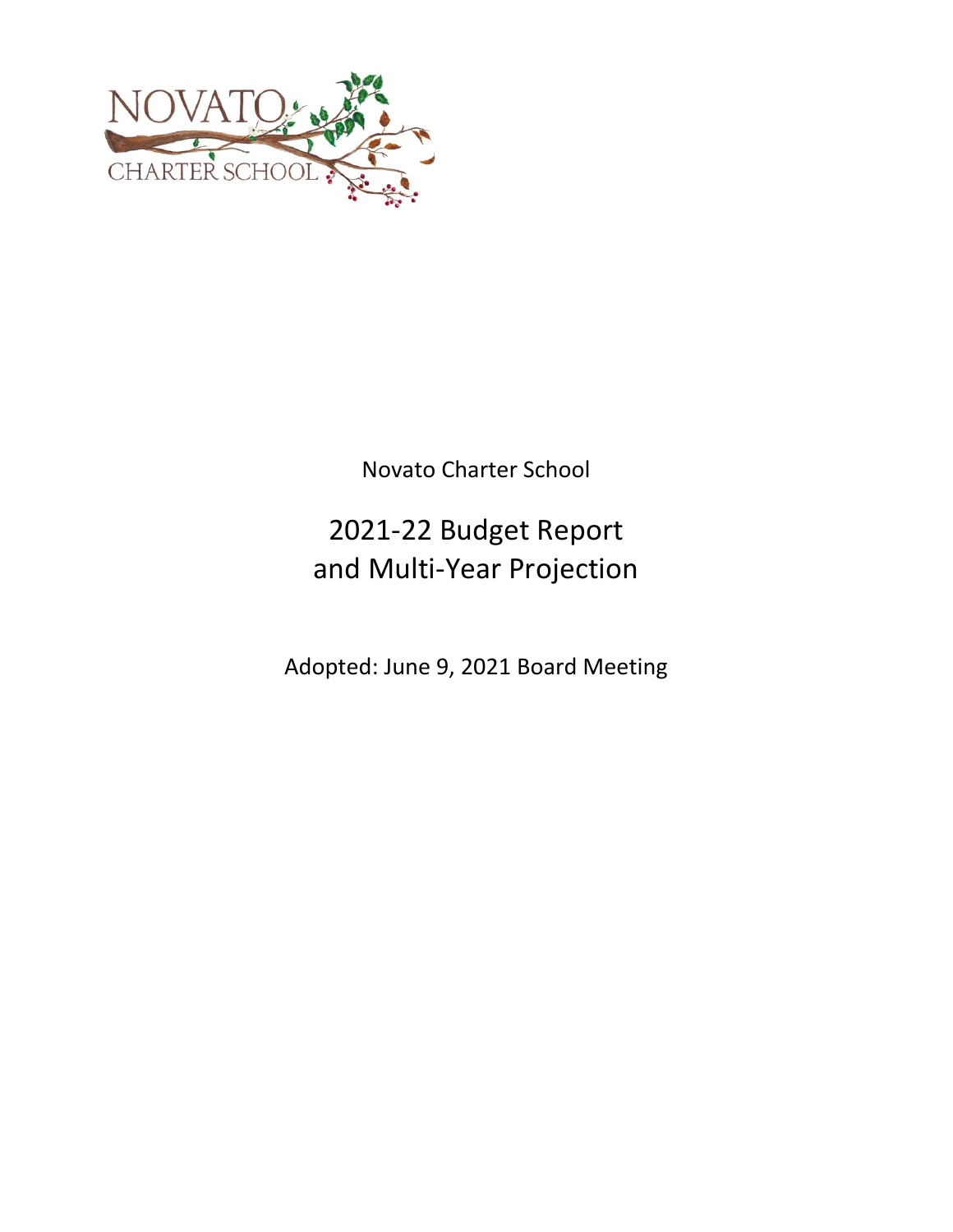# Table of Contents

# 2021‐2022 Budget Report

| <b>Budget Narrative and General Fund Analysis</b>      | $3 - 7$   |
|--------------------------------------------------------|-----------|
| Alternative Form Certification Page for Interim Report | 8         |
| Board Financial Report (6/9/21 Board Meeting)          | $9 - 11$  |
| Budget Report - Alternative Form                       | $12 - 15$ |
| Multi-Year Projection - Alternative Form               | $16 - 19$ |
| Cash Flow - Multi-Year Projection<br>(pending final)   | $20 - 21$ |
| FCMAT LCFF Calculator v22.1b - Summary Page            | 22        |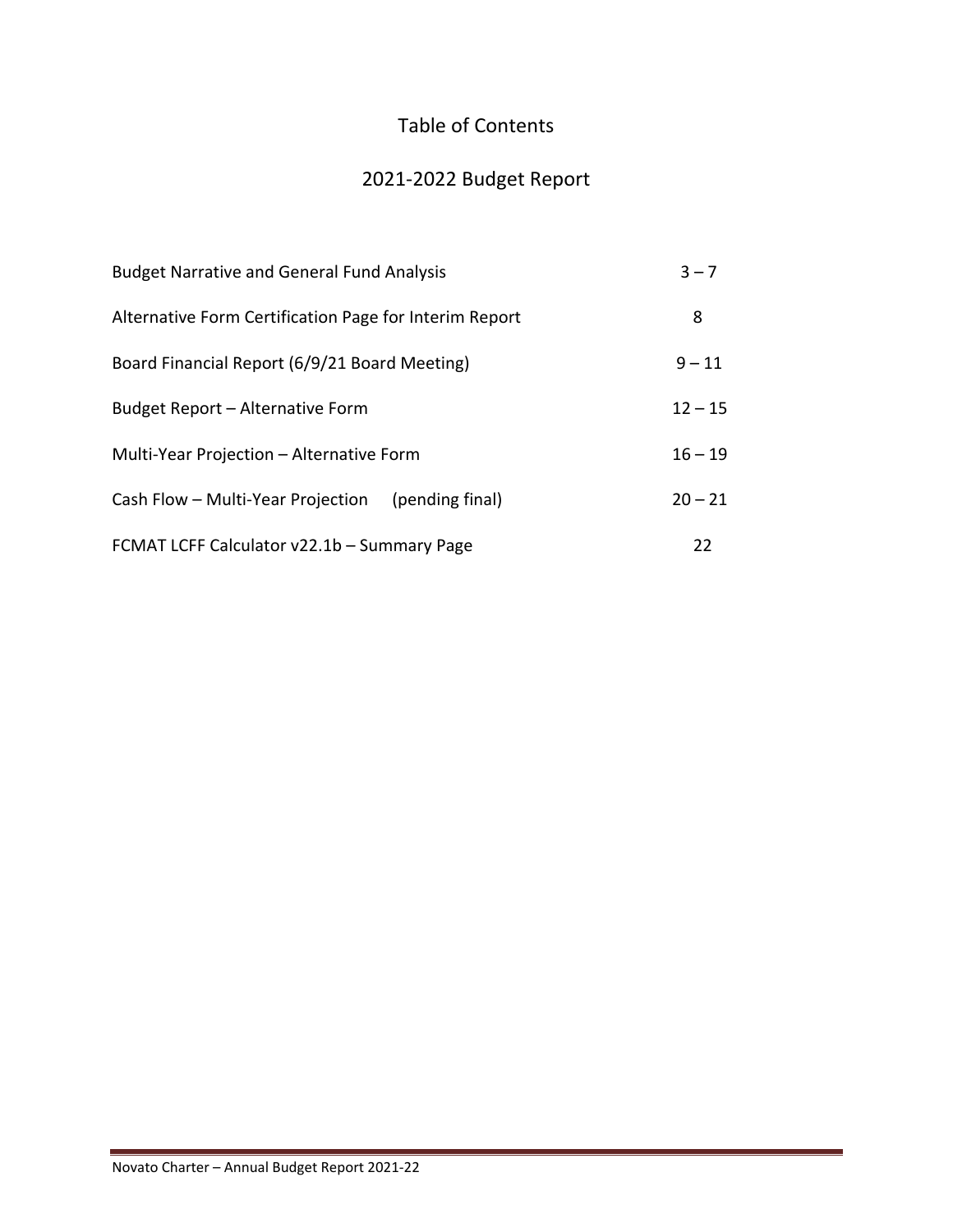# Budget Narrative and General Fund Analysis

Local Educational Agencies (LEAs) are required to adopt a budget prior to July 1 of each year in order to authorize the expenditure of funds. The proposed budget is only an initial blueprint for revenues and expenditures since the preparation of the adopted budget usually occurs before the state has enacted its budget, and before actual revenues and expenditures are known for the current year. Should the final State Budget Act terms differ materially from those upon which the LEA's budget was based, the LEA has 45 days to update, revise, and re‐ approve its budget to include the new terms. In addition, LEA's are required to periodically report their financial status. Interim Reports are submitted prior to December 15 and March 15 of each year to provide budget updates and financial reports based on actual experience through the date of the report; actual financial information is reported through October 31 and January 31 respectively.

Included in this report are proposed state budget guidelines and assumptions as provided by the County Office of Education, School Services of California, and Novato Unified School District, the school's authorizing district. State revenue and other common assumptions were updated based on the guidance of the "The Common Message" published by the California County Superintendents Educational Services Association (CCSESA‐BASC) and the Marin County Office of Education. Additional guidance was provided by budget briefs prepared by the California Charter School Association (CCSA) and the Charter School Development Center (CSDC). The Proposed Budget Report also contains financial summaries, multi‐year projections and detailed financial reports relating to the estimated financial activity for 2021‐22 through 2023‐24 specific to the Novato Charter School (NCS).

# Mission

The goal of the Novato Charter School is to nurture the whole child with the objective of enabling students to become self‐motivated, competent and life‐long learners; and educating our children so that they may grow to be capable and contributing human beings.

The Novato Charter School is based upon:

- A developmental approach
- A classical and innovative education
- A strong sense of community
- A high degree of parent participation
- A close, long term relationship with teachers
- Cooperative learning among peers
- A strong focus on respect, responsibility, and compassion

# Governor's Revised State Budget Proposal: "May Revise"

After more than a year of financial uncertainty and general economic turmoil as a result of the fallout of the COVID‐19 pandemic, the State Budget projections have greatly improved from a year ago. After projecting a \$54 billion budget deficit last year, the state is now projecting a \$76 billion surplus with \$27 billion of that to go towards K‐14 education as mandated by the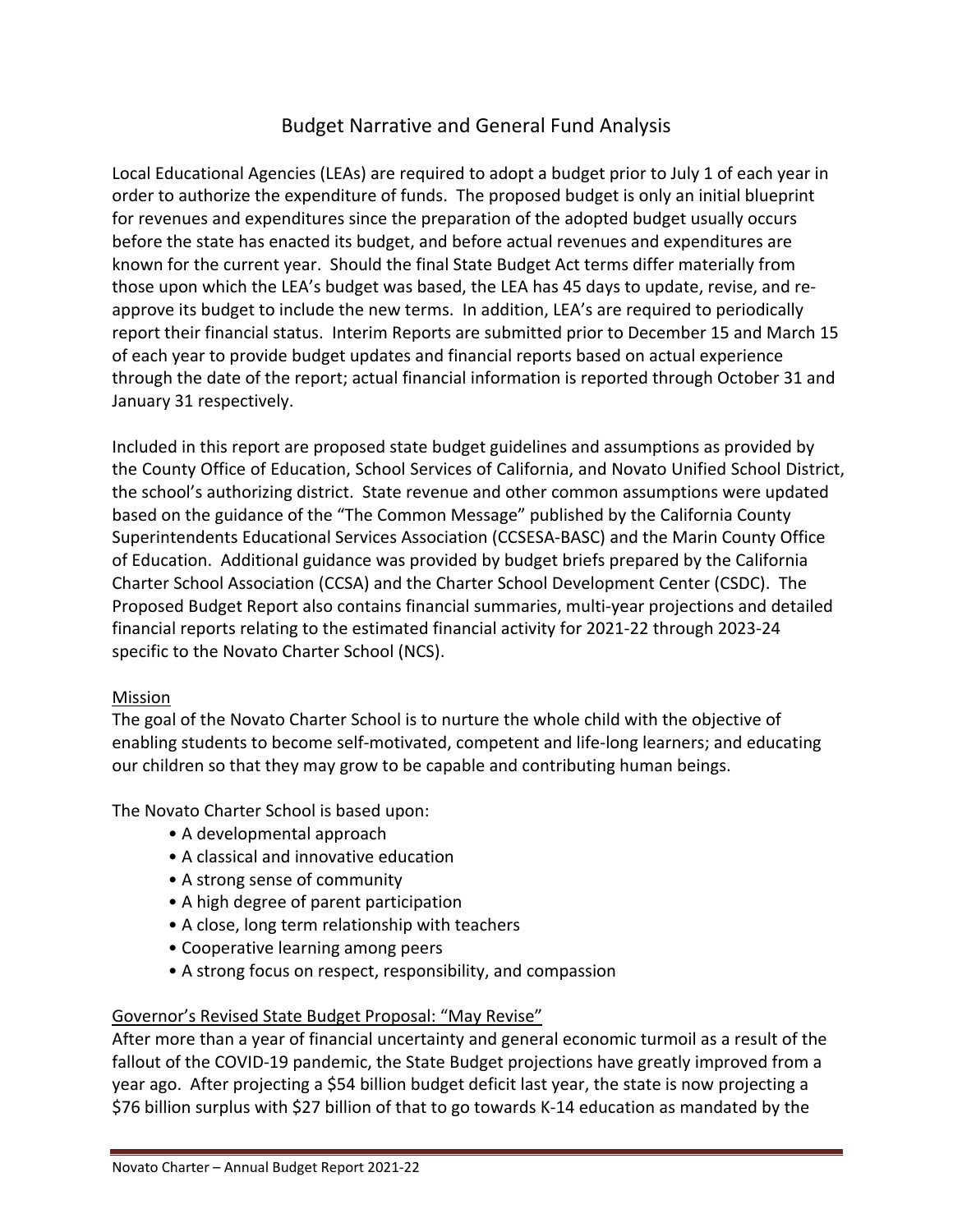Prop 98 formula. In addition, the state is expecting \$27 billion in Federal funds from the American Rescue Plan, although little of this is proposed for K‐12 schools. As a result, the governor has proposed a wide variety of educational programs and to generally boost funding to K‐12 schools.

Some of the major components of the May Revise relevant to the school budget and operations are:

- Buy‐out of most of the funding deferrals originally proposed for 2021‐22, with the exception being the June 2022 principal apportionment (incl Special Education) deferred one month to July 2022. 2020‐21 deferrals will not be affected, with paybacks coming as originally scheduled.
- 20-21 LCFF COLA "restoration" plus the addition of a 1 percentage point boost on top of the 21‐22 statutory COLA (1.7%) resulting in a compounded 21‐22 funded COLA rate of 5.07%
	- o 20‐21 funded COLA remains at 0%
	- o Statutory COLA's estimated at 2.48% for 22‐23 and 3.11% for 23‐24
- No extension on the "hold harmless" provision for ADA-based LCFF funding
	- o Charter Schools do not have the same one‐year protection that school districts receive. Charters will be funded on actual reported ADA as usual.
- There were no proposed CalSTRS or CalPERS rate buy-downs beyond what was funded in the 2019‐20 and 2020‐21 budgets. There have been reports that the state legislature is considering cutting some of the Governor's other proposals to fund further buy‐ downs in the final budget.
- Proposed changes to existing laws governing Independent Study. This could negatively impact execution of the school's existing Independent Study program.
- Universal Transitional Kindergarten (TK) with changes to be implemented over 4 years. This may provide an opportunity for the school to expand its offerings and enrollment.
- Targeted Intervention Grant and In‐Person Instruction Health & Safety Grant.
	- o The proposals intend to allocate additional funding to LEA's based on LCFF funding formulas resulting in an estimated combined 7.25% boost to LCFF funding. Current reports are that these are unlikely to make it into the final State Budget.
- Additional funding for Educator Preparation, Retention and Training. The Governor has proposed several programs including funding another round of Educator Effectiveness Block Grants which would be allocated based on staff counts.
- Increase in State Special Education (AB602) funding
	- o EDCOE SELPA is estimating an increase from the 2020‐21 rate of \$625 per ADA to approximately \$650 per ADA
	- o Maintains higher level of funding for "Low Incidence" IEP funding and other high‐ cost IEP related cases.

There were several other proposals which would impact K‐12 education which would not impact the school including additional funding for schools serving high proportions of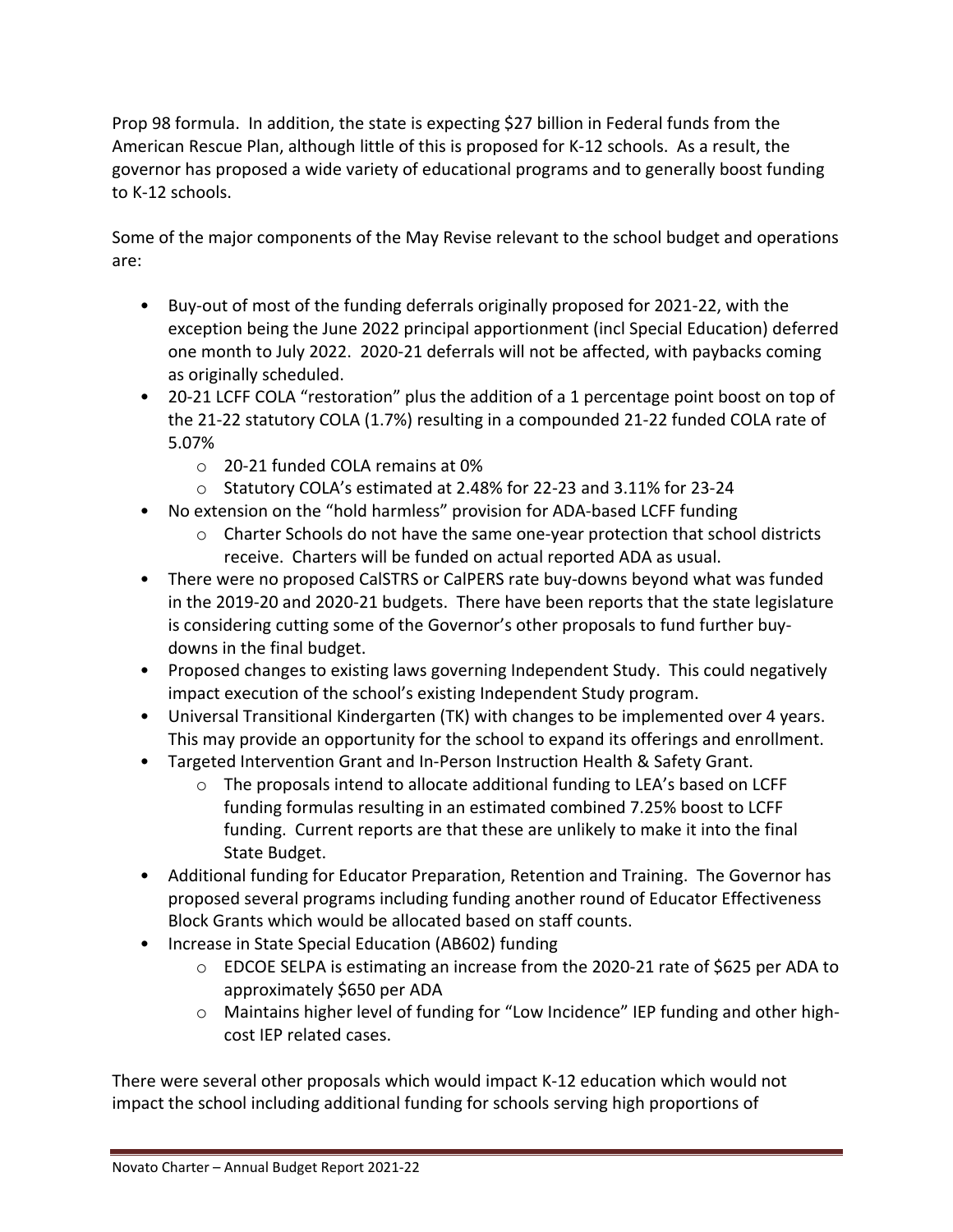"unduplicated" pupils (>55%). Since the school falls well under that threshold it would not qualify for the additional proposed funding.

# Budget Planning Factors and Assumptions

We have listed below the key planning factors issued by the Department of Finance and other key agencies used in the preparation of this report. We have used the recommendations of the SSC Financial Projection Dartboard where applicable:

| <b>Planning Factors / Assumptions</b>    | 2020-21         | 2021-22   | 2022-23  | 2023-24  | 2024-25  |
|------------------------------------------|-----------------|-----------|----------|----------|----------|
| Statutory COLA (DOF)                     | 2.31%           | 1.70%     | 2.48%    | 3.11%    | 3.54%    |
| Funded/Estimated COLA (SSC Estimate)     | 0.00%           | 5.07%     | 2.48%    | 3.11%    | 3.54%    |
| <b>STRS Employer Rates</b>               | 16.15%          | 16.92%    | 19.10%   | 19.10%   | 19.10%   |
| PERS Employer Projected Rates            | 20.70%          | 22.91%    | 26.10%   | 27.10%   | 27.70%   |
| Unemployment Insurance Rate              | 0.05%           | 1.23%     | 0.20%    | 0.20%    | 0.20%    |
| Lottery - Unrestricted per ADA           | \$150.00        | \$150.00  | \$150.00 | \$150.00 | \$150.00 |
| Lottery - Prop. 20 per ADA               | \$49.00         | \$49.00   | \$49.00  | \$49.00  | \$49.00  |
| Mandated Block Grant: Charter K-8 / ADA  | \$16.86         | \$17.21   | \$17.64  | \$18.19  | \$18.83  |
| Enrollment                               | 270             | 270       | 270      | 270      | 270      |
| ADA                                      | 263.26          | 263.26    | 263.26   | 263.26   | 263.26   |
| Average Annual Projected Salary Increase | $1.7\% - 3.4\%$ | 2.5%-3.0% | 2.50%    | 2.50%    | 2.50%    |

The above assumptions include a large increase in the Unemployment Insurance rate for 21‐22 and higher then previous year rates for 22‐24.

# Program Changes

*Expanded Learning Opportunities / Student Support / Response‐To‐Intervention (RTI):*  In addition to the levels of additional learning support provided in 20‐21, the school is planning to add two additional full-time certificated staff and to expand learning-support aide staffing and hours. This is summarized in the schools Expanded Learning Opportunity Grant plan and LCAP.

# Revenue

# Enrollment / ADA:

In this budget we projected ADA to remain flat across the 3‐year MYP period. The school historically has had strong enrollment and was able to maintain a high‐level of enrollment during the pandemic and especially once classes returned to in‐person learning. In general, the school receives more applications than it is able to fill and has strong waitlists for families wishing to join the school community.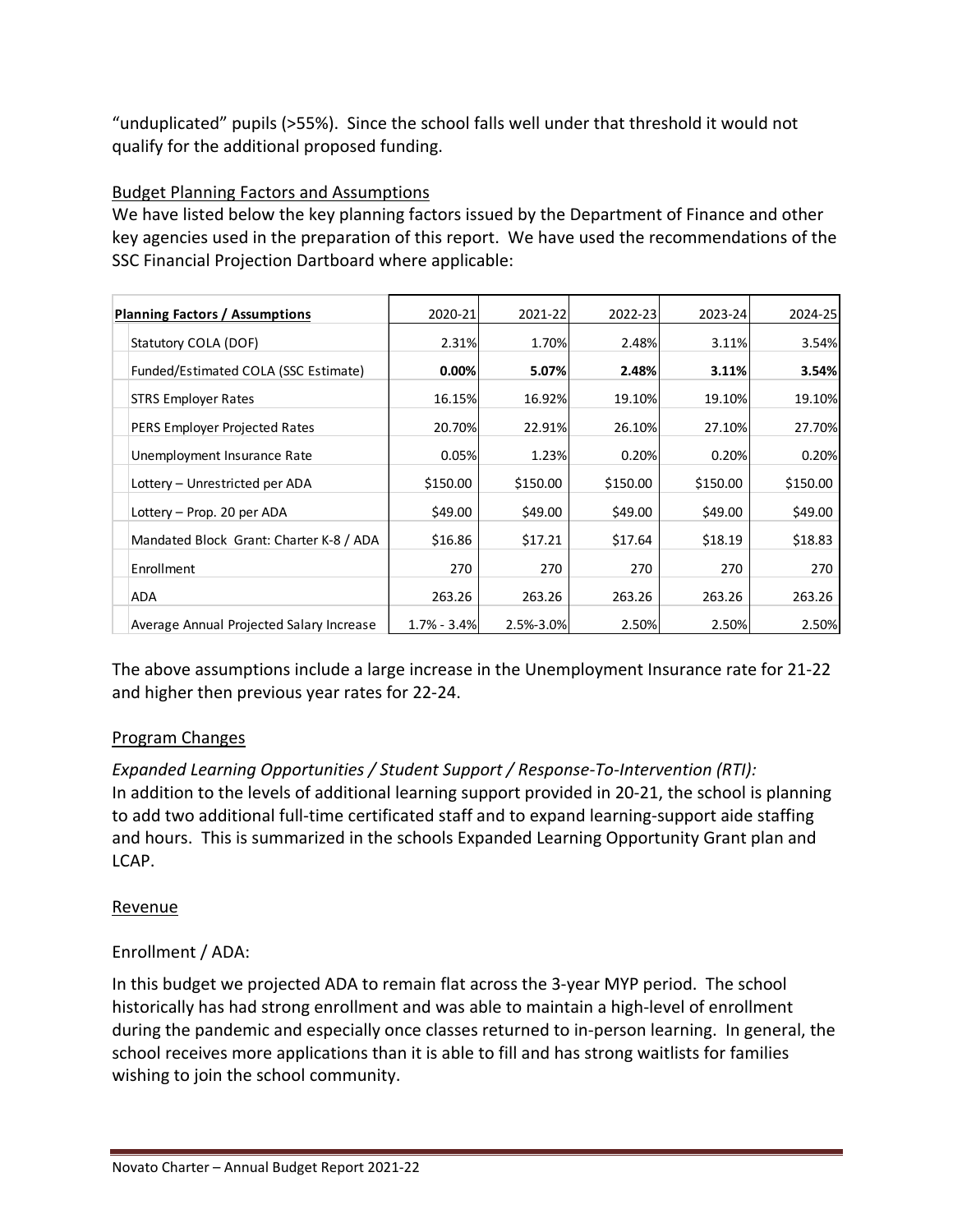# LCFF Revenue:

As noted above, the May Revise includes a funded COLA of 5.07% which results in an increase of \$111.3K above 20‐21 funding.

Other Federal and State Revenue:

In 2020‐21 the school received significant one‐time funding from the CARES Act (\$103.7K) and AB86 (\$225.6K). [In 20-21 the school did not qualify for Title I funding and as such was not eligible for the Federal ESSER funds which were awarded to many schools.] Unused funds, as well as a resultant unrestricted surplus, will be carried over to fund 21‐22 RTI programs. The school has not included in its budget any of the other additional funding proposals included in the May Revise at this time. The result of non‐renewal of one‐time funds is an \$86.8K decrease in Federal Revenues and a \$140.9K decrease in Other State Revenues.

Other Local Revenues:

In 20-21, the school requested a lower grant amount from the Novato Charter Foundation than in previous years. Barring receipt other sources of revenue, the school anticipates requesting Foundation grants in line with previous years for the MYP period. This is the primary driver in the \$96.5K increase in Local Revenues over 20‐21.

# Expenditures

Overall expenditures are expected to experience a significant one‐time increase (\$285.4K; 10.9%) in 21‐22 due to the return to full in‐person learning as well as additional staffing and services to provide expanded learning opportunities (see "Program Changes" above) and expenditure of one-time funds and reserves/surpluses carried over from 20-21. Additionally, as reported elsewhere in this report, employee benefits costs – including STRS, PERS, Unemployment Insurance – continue to increase at rates higher than COLA can cover. The school has also budgeted for an increase of \$150 per month in employee health‐care contributions (from \$750/mo to \$900/mo) to more closely offer contributions at comparable schools. So, while base salaries will increase by \$160.2K (9.9%), benefits costs will increase by \$110.0K (21.4%). Assuming no other infusions one-time funds, salary levels will approach normal operating levels beginning in 22‐23.

# Reserves

The school continues to strive towards maintaining a strong financial base and maintain the financial stability of the school. This is reflected in the school's goal to maintain a sufficient level of reserves. County offices of education and charter school advocacy organizations reinforce the need for reserves well in excess of the minimum reserve for economic uncertainty. The required reserve for economic uncertainty represents only a few weeks of payroll for most schools. In a normal budget year, The Government Finance Officers Association (GFOA) recommends reserves, at minimum, equal to two months of average general fund operating expenditures, or about 17%. The Non-profit Operating Reserve Initiative (NORI) recommends a reserve level of 3 months or 25%. Because it does not have the same ready access to working capital as school districts (e.g. TRANS), the school's goal is to maintain reserves at levels approaching or exceeding the NORI recommendation appropriate to a non‐profit.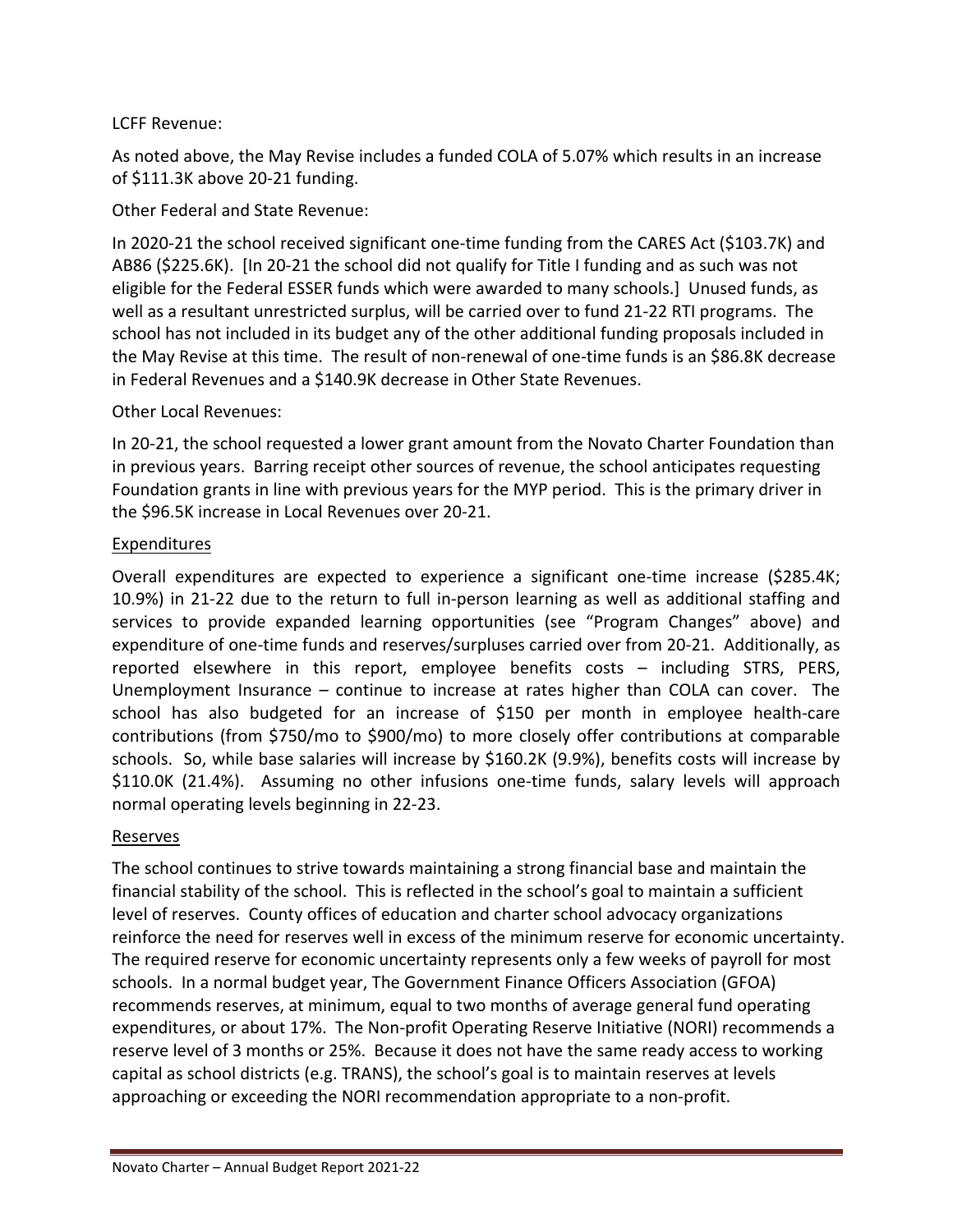# Surplus/Deficit and Fund Balance

The school is expecting a higher surplus in 20‐21 than originally budgeted due to the influx of additional one-time AB86 funds. \$123.0K of this surplus is estimated to be one-time restricted funds which will be carried over and expended in 21‐22 offsetting the 21‐22 deficit of \$111.2K. Without the carryover and expenditure of these one-time restricted funds the school would have generated a small surplus of \$11.8K. The school is budgeting surpluses of \$43.1K and \$51.4K in 22‐23 and 23‐24 respectively with the goal in mind of reaching a 25% reserve level. The school is estimating the 2021‐22 Ending Fund Balance to be \$950,475. Of this, \$366,126 will be invested in school buildings and other capital. The unrestricted net position is expected to be \$584,619 or 20.1% of total 21‐22 budgeted expenditures, equivalent to 2.41 months of average expenditures. This amount is above the 5% minimum reserve requirement, but still below the recommended levels discussed above. The Unrestricted Net Position is above the 5% reserve for economic uncertainty threshold for all three years covered in the MYP.

|                                          | <b>Object</b> | 2018-19  | 2019-20        | 2020-21 | 2020-21       | 2021-22       | Var (\$)         | 2022-23    | 2023-24    |
|------------------------------------------|---------------|----------|----------------|---------|---------------|---------------|------------------|------------|------------|
| <b>Description</b>                       | Code          | Actuals* | <b>Actuals</b> | 2nd Int | <b>YE Est</b> | <b>Budget</b> | <b>Bud vs PY</b> | <b>MYP</b> | <b>MYP</b> |
|                                          |               |          |                |         |               |               |                  |            |            |
| C EXCESS / (DEFICIENCY) OF REV OVER EXPE |               | $\star$  |                |         |               |               |                  |            |            |
| BEFORE OTHER FINANCING SOURCES AND       |               | 83,005   | 22,639         | 121,309 | 238,300       | (111, 170)    | (349, 470)       | 43,148     | 51,362     |
|                                          |               |          |                |         |               |               |                  |            |            |
| <b>F. FUND BALANCE, RESERVES</b>         |               |          |                |         |               |               |                  |            |            |
| 1. Beginning Fund Balance                |               |          |                |         |               |               |                  |            |            |
| a. As of July 1                          | 9791          | 717.971  | 825,731        | 823,615 | 823.615       | 1,061,915     | 238,300          | 950.745    | 993,893    |
| b. Adjustments to Beginning Bal          | 97xx          |          | (24, 755)      |         |               |               |                  |            |            |
| c. Adjusted Beginning Balance            |               | 717,971  | 800,976        | 823,615 | 823,615       | 1,061,915     | 238,300          | 950,745    | 993,893    |
| 2. Ending Fund Balance/Net Position.     |               | 800.976  | 823.615        | 944.924 | 1.061.915     | 950,745       | (111.170)        | 993,893    | 1,045,255  |
| 3. Components of Ending Net Positio      |               |          |                |         |               |               |                  |            |            |
| a. Net Investment in Capital Assets      | 9796          | 457,062  | 426,750        | 396,438 | 396,438       | 366,126       | (30, 312)        | 335,814    | 305,502    |
| b. Restricted                            | 9797          | 23,363   | 19,177         |         | 122,971       | Ξ.            | (122, 971)       |            |            |
| c. Unrestricted Net Position             | 9790          | 341,551  | 377,688        | 548,486 | 542,506       | 584,619       | 42,113           | 658,079    | 739,753    |
| Memo: % of Total Exp $[Goa] > 25.0\%$    |               | 13.8%    | 15.0%          | 21.0%   | 20.7%         | 20.1%         |                  | 23.5%      | 25.9%      |
| # Mos Avg Exp $[Goal > 3.00]$            |               | 1.65     | 1.80           | 2.52    | 2.48          | 2.41          |                  | 2.82       | 3.10       |

# Cash Flow / Working Capital

Cash flow reports are attached to this report. As discussed above, it is not anticipated that the state will impose additional deferrals in 21‐22 other then from June 2022 to July 2022. With its strong unrestricted reserve position and the payoff of its SpEd liability to the district, the school does not anticipate cash flow or working capital issues during the MYP period.

# Overall Fiscal Condition of the School / Certification

With the steps the school has taken to achieve the budget positions presented in this report the Novato Charter School is financially secure and on a firm footing. As discussed throughout this report, the school has taken steps to operate within the means granted by federal, state, and local sources of income and achieve a cost structure that is sustainable within these limits. Overall, the school is projecting the ending fund balance for this budget year and the subsequent two years to be above the reserve levels needed for a positive certification.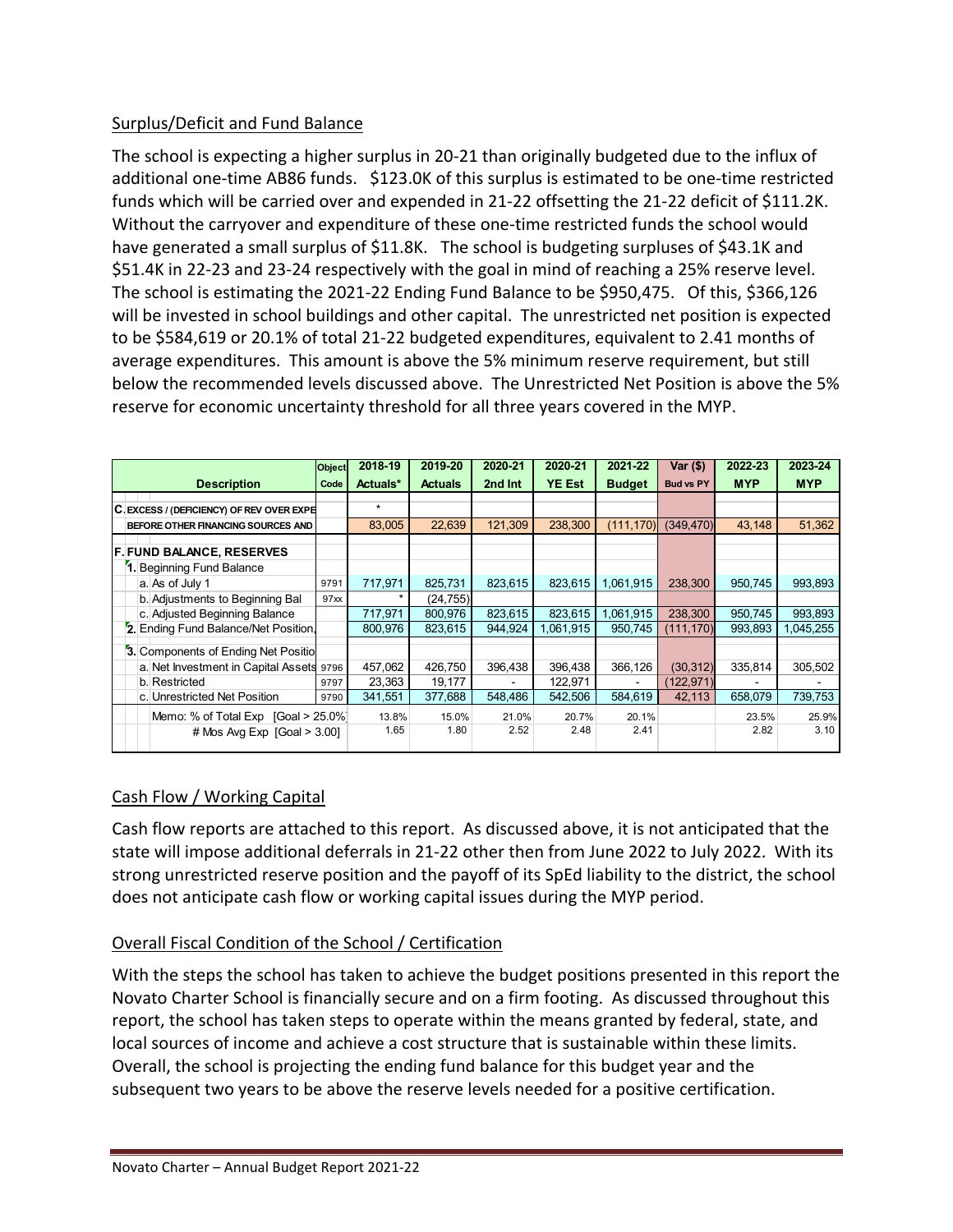### **CHARTER SCHOOL BUDGET REPORT - ALTERNATIVE FORM**

|  | <b>CHARTER SCHOOL CERTIFICATION</b> |
|--|-------------------------------------|
|  |                                     |

|                | <b>Charter School Name: Novato Charter School</b><br><b>County: Marin</b><br><b>Charter #: 0089</b><br><b>Fiscal Year: 2021/22</b>      | CDS #: 21-65417-6113229<br><b>Charter Approving Entity: Novato Unified School District</b>                                                                                                                 |  |
|----------------|-----------------------------------------------------------------------------------------------------------------------------------------|------------------------------------------------------------------------------------------------------------------------------------------------------------------------------------------------------------|--|
|                | To the entity that approved the charter school:                                                                                         | 2021/22 CHARTER SCHOOL BUDGET FINANCIAL REPORT -- ALTERNATIVE FORM: This report<br>has been approved, and is hereby filed by the charter school pursuant to Education Code Section 47604.33.               |  |
| Signed:        | Charter School Official<br>(Original signature required)                                                                                | Date:                                                                                                                                                                                                      |  |
| Print<br>Name: | Nikki Lloyd                                                                                                                             | Title: Executive Director                                                                                                                                                                                  |  |
|                | To the County Superintendent of Schools:<br>is hereby filed with the County Superintendent pursuant to Education Code Section 47604.33. | 2021/22 CHARTER SCHOOL BUDGET FINANCIAL REPORT -- ALTERNATIVE FORM: This report                                                                                                                            |  |
| Signed:        | Authorized Representative of<br><b>Charter Approving Entity</b><br>(Original signature required)                                        | Date:                                                                                                                                                                                                      |  |
| Print<br>Name: |                                                                                                                                         | Title: ____________________________                                                                                                                                                                        |  |
|                | For additional information on the BUDGET, please contact:                                                                               |                                                                                                                                                                                                            |  |
|                | For Approving Entity:                                                                                                                   | For Charter School:                                                                                                                                                                                        |  |
| Lois Standring |                                                                                                                                         | John Azzizzi                                                                                                                                                                                               |  |
| Name           |                                                                                                                                         | Name                                                                                                                                                                                                       |  |
| Title          | Asst Supt - Business & Operations                                                                                                       | Business Manager<br>Title                                                                                                                                                                                  |  |
| 415-897-4260   |                                                                                                                                         | 707-244-9203                                                                                                                                                                                               |  |
| Telephone      |                                                                                                                                         | Telephone                                                                                                                                                                                                  |  |
| E-mail address | lstandring@nusd.org                                                                                                                     | jazzizzi@sebastopolcharter.org<br>E-mail address                                                                                                                                                           |  |
|                |                                                                                                                                         | 2021/22 CHARTER SCHOOL BUDGET FINANCIAL REPORT -- ALTERNATIVE FORM: This report<br>verified for mathematical accuracy by the County Superintendent of Schools pursuant to Education Code Section 47604.33. |  |

Signed: Date: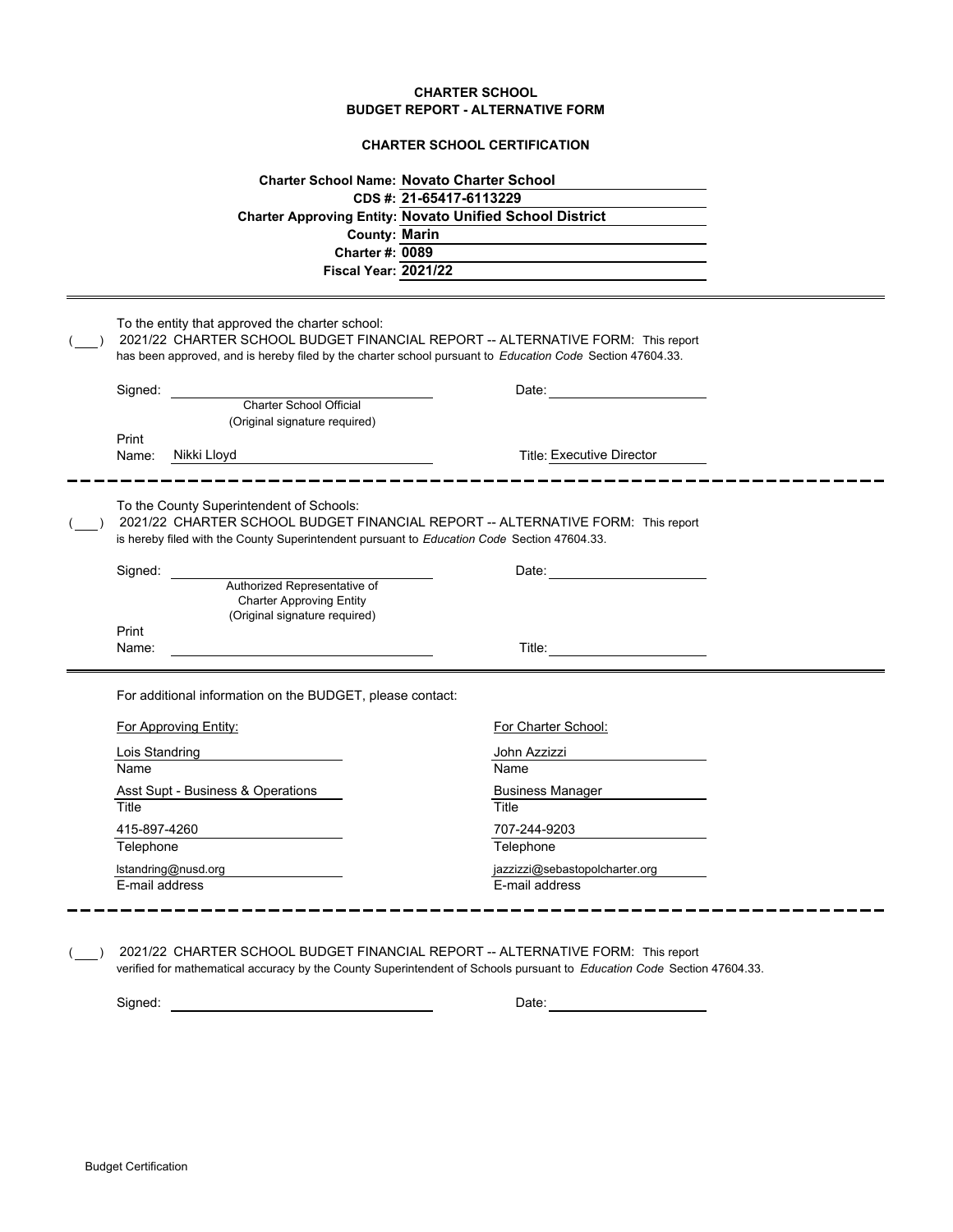# **Novato Charter School Board Financial Report**

# **2021-22 Annual Budget**

|                                                             | Object       | 2018-19          | 2019-20        | 2020-21   | 2020-21       | 2021-22       | $Var($)$         | 2022-23                   | 2023-24    |
|-------------------------------------------------------------|--------------|------------------|----------------|-----------|---------------|---------------|------------------|---------------------------|------------|
| <b>Description</b>                                          | Code         | Actuals*         | <b>Actuals</b> | 2nd Int   | <b>YE Est</b> | <b>Budget</b> | <b>Bud vs PY</b> | <b>MYP</b>                | <b>MYP</b> |
| <b>A. REVENUES</b>                                          | <b>ADA</b>   | 262.07           | 263.26         | 263.26    | 263.26        | 263.26        |                  | 263.26                    | 263.26     |
| 1. LCFF Sources                                             |              |                  |                |           |               |               |                  |                           |            |
| State Aid - Current Year                                    | 8011         | 774,804          | 874,271        | 841,644   | 844,320       | 955,684       | 111,364          | 1,013,152                 | 1,084,156  |
| EPA State Aid - Cur Yr                                      | 8012         | 228,451          | 219,278        | 296,633   | 384,007       | 372,200       | (11, 807)        | 344,602                   | 324,233    |
| State Aid - Prior Years                                     | 8019         |                  | (126)          |           |               |               |                  |                           |            |
| In-Lieu of Property Taxes                                   | 8096         | 1,128,464        | 1,117,691      | 1,066,443 | 979,069       | 990,876       | 11,807           | 1,018,474                 | 1,038,843  |
| <b>Total LCFF Sources</b>                                   |              | 2,131,719        | 2,211,114      | 2,204,720 | 2,207,396     | 2,318,760     | 111,364          | 2,376,228                 | 2,447,232  |
| 2. Federal Revenues                                         |              |                  |                |           |               |               |                  |                           |            |
| Special Education - Federal                                 | 8181         |                  |                | 33,750    | 35,711        | 33,750        | (1,961)          | 33,750                    | 33,750     |
| Other Federal Rev (CARES)                                   | 8290         |                  |                | 84,877    | 84,877        |               | (84, 877)        |                           |            |
| <b>Total Federal Revenues</b>                               |              | $\blacksquare$   | ÷.             | 118,627   | 120,588       | 33,750        | (86, 838)        | 33,750                    | 33,750     |
|                                                             |              |                  |                |           |               |               |                  |                           |            |
| 3. Other State Revenues<br>Special Education - State        | 8792         |                  |                | 154,537   | 164,537       |               | 6,664            |                           | 176,525    |
| State-One-Time (CARES/AB86)                                 | 8590         |                  |                | 18,845    | 244,441       | 171,201       | (244, 441)       | 175,447                   |            |
| Prop 39-Closeout/Excess Funds                               | 8590         |                  | $\star$        | (51, 713) | (51, 713)     | $\sim$        | 51,713           |                           |            |
| All Other State Revenues                                    | 85xx         | 107,965          | 67,990         | 55,674    | 59,083        | 60,100        | 1,017            | 60,213                    | 60,358     |
| <b>Total Other State Revenues</b>                           |              | 107,965          | 67,990         | 177,343   | 416,348       | 231,301       | (185, 047)       | 235,660                   | 236,883    |
|                                                             |              |                  |                |           |               |               |                  |                           |            |
| 4. Other Local Revenues                                     |              |                  |                |           |               |               |                  |                           |            |
| All Other Local Revenues                                    | 86xx         | 320,642          | 255,646        | 230,000   | 117,500       | 214,000       | 96,500           | 194,000                   | 194,000    |
| <b>Total Local Revenues</b>                                 |              | 320,642          | 255,646        | 230,000   | 117,500       | 214,000       | 96,500           | 194,000                   | 194,000    |
|                                                             |              |                  |                |           |               |               |                  |                           |            |
| <b>5. TOTAL REVENUES</b>                                    |              | 2,560,326        | 2,534,750      | 2,730,690 | 2,861,832     | 2,797,811     | (64, 021)        | 2,839,638                 | 2,911,865  |
| <b>B. EXPENDITURES</b>                                      |              |                  |                |           |               |               |                  |                           |            |
| 1. Certificated Salaries                                    |              |                  |                |           |               |               |                  |                           |            |
| <b>Certificated Teachers</b>                                | 1100         | 758,214          | 755,020        | 984,818   | 968,707       | 1,149,708     | 181,001          | 1,033,211                 | 1,058,835  |
| <b>Certificated Pupil Support</b>                           | 1200         |                  |                | 28,000    | 31,500        | 1,538         | (29, 962)        | 1,576                     | 1,615      |
| <b>Certificated Administrators</b>                          | 1300         | 121,277          | 124,503        | 211,315   | 210,715       | 245,215       | 34,500           | 251,345                   | 257,628    |
| <b>Other Certificated Salaries</b>                          | 1900         |                  |                |           |               |               |                  |                           |            |
| <b>Total Certificated Salaries</b>                          |              | 879,491          | 879,523        | 1,224,133 | 1,210,922     | 1,396,461     | 185,539          | 1,286,132                 | 1,318,078  |
|                                                             |              |                  |                |           |               |               |                  |                           |            |
| 2. Non-certificated Salaries                                |              |                  |                |           |               |               |                  |                           |            |
| Non-certificated Teachers/Aides                             | 2100         | 258,937          | 267,443        | 203,570   | 199,686       | 207,856       | 8,170            | 239,511                   | 245,460    |
| Non-certificated Support<br>Non-certificated Administrators | 2200         | 35,088<br>70,000 | 71,750         | 44,931    | 44,931        |               | (44, 931)        |                           |            |
| <b>Clerical and Office</b>                                  | 2300<br>2400 | 121,578          | 131,205        | 149,844   | 153,494       | 154,102       | 608              | $\blacksquare$<br>155,905 | 159,802    |
| Other Non-certificated                                      | 2900         | 702              | 14,104         |           |               | 10,800        | 10,800           | 11,070                    | 11,347     |
| <b>Total Non-certificated Salaries</b>                      |              | 486,304          | 484,502        | 398,345   | 398,111       | 372,758       | (25, 353)        | 406,486                   | 416,609    |
| 3. Employee Benefits                                        |              |                  |                |           |               |               |                  |                           |            |
| <b>STRS</b>                                                 | 3100         | 139,934          | 143,889        | 189,090   | 186,664       | 223,456       | 36,792           | 235,510                   | 241,358    |
| <b>PERS</b>                                                 | 3200         | 74,668           | 84,000         | 86,972    | 92,297        | 99,109        | 6,812            | 98,842                    | 105,184    |
| Soc Security / Medicare                                     | 3300         | 43,652           | 44,489         | 46,917    | 46,505        | 48,480        | 1,975            | 48,566                    | 49,722     |
| Health and Welfare Benefits                                 | 3400         | 141,166          | 136,002        | 161,183   | 165,295       | 205,200       | 39,905           | 183,600                   | 183,600    |
| Unemployment Insurance                                      | 3500         | 1,714            | 1,438          | 2,211     | 2,204         | 23,160        | 20,956           | 4,785                     | 4,847      |
| <b>Workers' Comp Insurance</b>                              | 3600         | 24,531           | 21,000         | 21,319    | 21,143        | 24,681        | 3,538            | 23,613                    | 24,040     |
| <b>Total Employee Benefits</b>                              |              | 425,665          | 430,818        | 507,692   | 514,108       | 624,086       | 109,978          | 594,916                   | 608,751    |
| Memo: Total Salary and Benefits                             |              | 1,791,459        | 1,794,843      | 2,130,170 | 2,123,141     | 2,393,305     | 270,164          | 2,287,534                 | 2,343,438  |
| - % of Total Expenditures                                   |              | 72.3%            | 71.4%          | 81.6%     | 80.9%         | 82.3%         |                  | 81.8%                     | 81.9%      |
|                                                             |              |                  |                |           |               |               |                  |                           |            |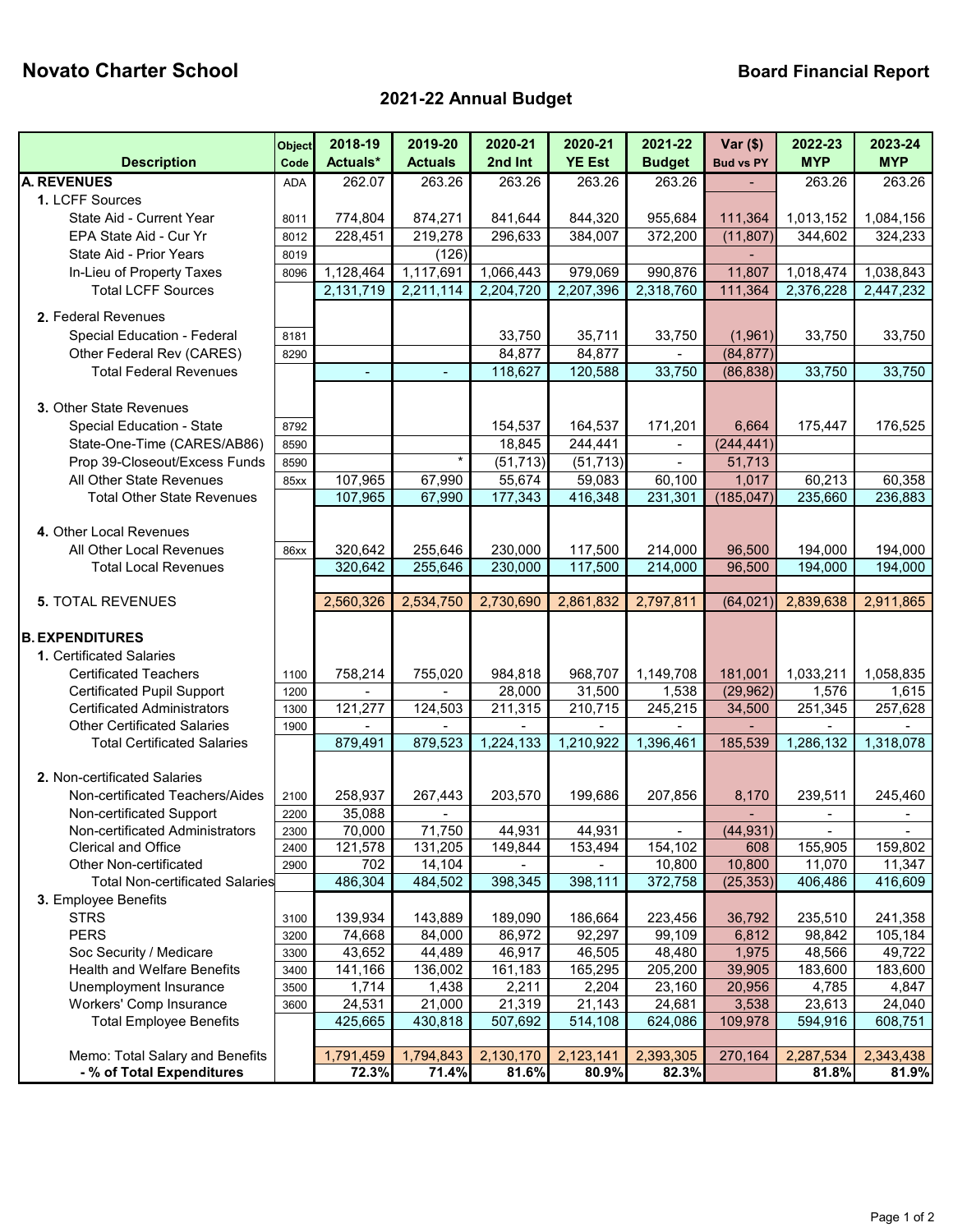# **Novato Charter School Board Financial Report**

# **2021-22 Annual Budget**

| <b>Description</b>                                                  | Object<br>Code | 2018-19<br>Actuals* | 2019-20<br><b>Actuals</b> | 2020-21<br>2nd Int | 2020-21<br><b>YE Est</b> | 2021-22<br><b>Budget</b> | $Var(\$)$<br><b>Bud vs PY</b> | 2022-23<br><b>MYP</b> | 2023-24<br><b>MYP</b> |
|---------------------------------------------------------------------|----------------|---------------------|---------------------------|--------------------|--------------------------|--------------------------|-------------------------------|-----------------------|-----------------------|
|                                                                     |                |                     |                           |                    |                          |                          |                               |                       |                       |
| 4. Books and Supplies                                               |                |                     |                           |                    |                          |                          |                               |                       |                       |
| Textbooks/ Core Curricula                                           | 4100           |                     |                           |                    |                          |                          |                               |                       |                       |
| Books and Other Reference Matls                                     | 4200           | 1,177               | 1,229                     | 2,700              | 2,557                    | 2,700                    | 143                           | 2,700                 | 2,700                 |
| <b>Materials and Supplies</b>                                       | 4300           | 35,610              | 31,197                    | 51,300             | 59,625                   | 64,300                   | 4,675                         | 46,300                | 46,990                |
| Noncapitalized Equipment                                            | 4400           | 13,787              | 4,564                     | 57,500             | 48,240                   | 19,400                   | (28, 840)                     | 18,400                | 18,680                |
| Food                                                                | 4700           |                     | 2,033                     | 1,250              |                          |                          |                               | 2,538                 | 2,580                 |
| <b>Total Books and Supplies</b>                                     |                | 50,575              | 39,023                    | 112,750            | 110,422                  | 86,400                   | (24, 022)                     | 69,938                | 70,950                |
| 5. Services and Other Operating Exp                                 |                |                     |                           |                    |                          |                          |                               |                       |                       |
| <b>Subagreements for Services</b>                                   | 5100           |                     |                           |                    |                          |                          |                               |                       |                       |
| <b>Training and Conferences</b>                                     | 5200           | 14,795              | 8,652                     | 13,000             | 16,366                   | 17,000                   | 634                           | 17,000                | 17,000                |
| Dues and Memberships                                                | 5300           | 6,569               | 3,824                     | 3,850              | 6,835                    | 6,835                    |                               | 6,900                 | 7,000                 |
| Insurance                                                           | 5400           | 11,109              | 12,824                    | 15,000             | 14,940                   | 15,072                   | 132                           | 15,373                | 15,680                |
| Ops and Housekeeping Svcs                                           | 5500           | 48,186              | 104,647                   | 90,200             | 86,005                   | 98,200                   | 12,195                        | 100,655               | 103,170               |
| Rentals, Leases, Repairs                                            | 5600           | 74,249              | 65,007                    | 21,920             | 26,672                   | 33,905                   | 7,233                         | 34,753                | 35,620                |
| <b>Transfers of Direct Costs</b>                                    | 5700           |                     |                           |                    |                          |                          |                               |                       |                       |
| Prof Svcs/Operating Expenses                                        | 5800           | 51,872              | 54,966                    | 110,400            | 126,197                  | 138,873                  | 12,676                        | 142,730               | 146,300               |
| · SpEd (Marin SELPA Exc Cost)                                       | 5800           | 314,558             | 323,995                   | $\blacksquare$     |                          | $\blacksquare$           | $\blacksquare$                |                       |                       |
| • Other (Prop39)                                                    | 5800           | 12,008              | 1,145                     | $\blacksquare$     | $\blacksquare$           |                          |                               |                       |                       |
| Communications/Systems                                              | 5900           | 8,327               | 8,290                     | 9,000              | 9,585                    | 9,300                    | (285)                         | 9,440                 | 9,580                 |
| Total Svcs/ Other Op Exp                                            |                | 541,672             | 583,350                   | 263,370            | 286,600                  | 319,185                  | 32,585                        | 326,851               | 334,350               |
|                                                                     |                |                     |                           |                    |                          |                          |                               |                       |                       |
| 6. Capital Outlay                                                   |                |                     |                           |                    |                          |                          |                               |                       |                       |
| <b>Depreciation Expense</b>                                         | 6900           | 30,312              | 30,312                    | 30,312             | 30,312                   | 30,312                   |                               | 30,312                | 30,312                |
| <b>Total Capital Outlay</b>                                         |                | 30,312              | 30,312                    | 30,312             | 30,312                   | 30,312                   | $\blacksquare$                | 30,312                | 30,312                |
|                                                                     |                |                     |                           |                    |                          |                          |                               |                       |                       |
| 7. Other Outgo                                                      |                |                     |                           |                    |                          |                          |                               |                       |                       |
| District Oversight/Admin Fees                                       | 73xx           | 63,303              | 64,583                    | 72,779             | 73,057                   | 79,779                   | 6,722                         | 78,055                | 80,053                |
| Interest                                                            | 7438           |                     |                           |                    |                          |                          |                               | 3,800                 | 1,400                 |
| <b>Total Other Outgo</b>                                            |                | 63,303              | 64,583                    | 72,779             | 73,057                   | 79,779                   | 6,722                         | 81,855                | 81,453                |
| <b>8. TOTAL EXPENDITURES</b>                                        |                | 2,477,321           | 2,512,111                 | 2,609,381          | 2,623,532                | 2,908,981                | 285,449                       | 2,796,490             | 2,860,503             |
|                                                                     |                |                     |                           |                    |                          |                          |                               |                       |                       |
| C. EXCESS / (DEFICIENCY) OF REV OVER EXPI                           |                | $\star$             |                           |                    |                          |                          |                               |                       |                       |
| BEFORE OTHER FINANCING SOURCES AND                                  |                | 83,005              | 22,639                    | 121,309            | 238,300                  | (111, 170)               | (349, 470)                    | 43,148                | 51,362                |
| <b>F. FUND BALANCE, RESERVES</b>                                    |                |                     |                           |                    |                          |                          |                               |                       |                       |
| 1. Beginning Fund Balance                                           |                |                     |                           |                    |                          |                          |                               |                       |                       |
| a. As of July 1                                                     | 9791           | 717,971             | 825,731                   | 823,615            | 823,615                  | 1,061,915                | 238,300                       | 950,745               | 993,893               |
| b. Adjustments to Beginning Bal                                     | 97xx           |                     | (24, 755)                 |                    |                          |                          |                               |                       |                       |
| c. Adjusted Beginning Balance                                       |                | 717,971             | 800,976                   | 823,615            | 823,615                  | 1,061,915                | 238,300                       | 950,745               | 993,893               |
| 2. Ending Fund Balance/Net Position, .                              |                | 800,976             | 823,615                   | 944,924            | 1,061,915                | 950,745                  | (111, 170)                    | 993,893               | 1,045,255             |
|                                                                     |                |                     |                           |                    |                          |                          |                               |                       |                       |
| 3. Components of Ending Net Position                                |                |                     |                           |                    |                          |                          |                               |                       |                       |
| a. Net Investment in Capital Assets                                 | 9796           | 457,062             | 426,750                   | 396,438            | 396,438                  | 366,126                  | (30, 312)                     | 335,814               | 305,502               |
| b. Restricted<br>c. Unrestricted Net Position                       | 9797<br>9790   | 23,363<br>341,551   | 19,177<br>377,688         | 548,486            | 122,971<br>542,506       | 584,619                  | (122, 971)<br>42,113          | 658,079               | 739,753               |
|                                                                     |                |                     |                           |                    |                          |                          |                               |                       |                       |
| Memo: % of Total Exp [Goal > 25.0%]<br># Mos Avg Exp $[Goa] > 3.00$ |                | 13.8%<br>1.65       | 15.0%<br>1.80             | 21.0%<br>2.52      | 20.7%<br>2.48            | 20.1%<br>2.41            |                               | 23.5%<br>2.82         | 25.9%<br>3.10         |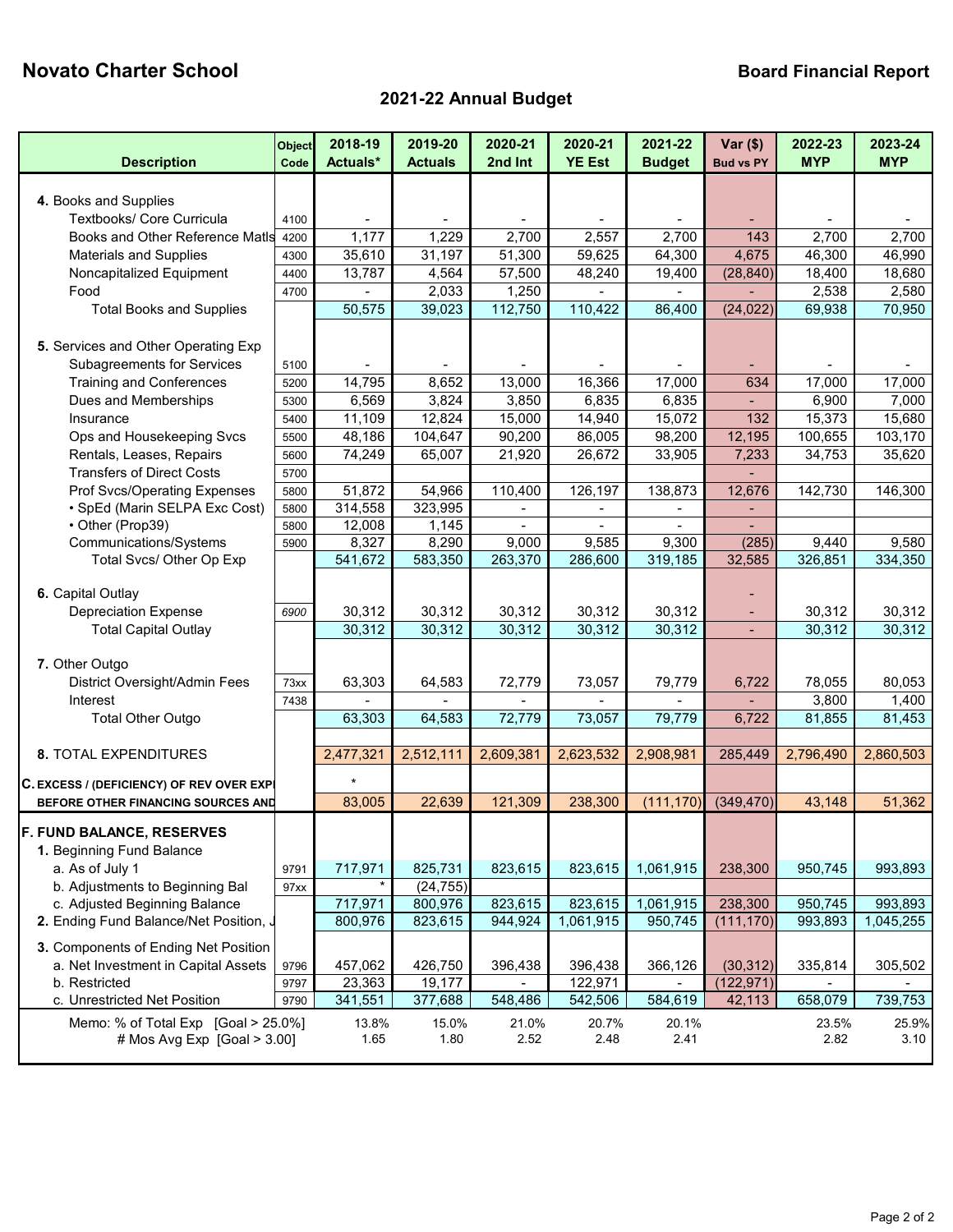|                                   | <b>Object</b> | 2020-21   |                | 2020-21      | 2021-22        |                          | 2021-22                     | 2022-23                  | 2023-24        |
|-----------------------------------|---------------|-----------|----------------|--------------|----------------|--------------------------|-----------------------------|--------------------------|----------------|
| <b>Description</b>                | Code          | Unrestr.  | Restr.         | <b>Total</b> | Unrestr.       | Restr.                   | <b>Total</b>                | <b>MYP</b>               | <b>MYP</b>     |
| <b>A. REVENUES</b>                |               |           |                |              |                |                          |                             |                          |                |
| 1. LCFF Sources                   |               |           |                |              |                |                          |                             |                          |                |
| State Aid - Current Year          | 8011          | 844,320   |                | 844,320      | 955,684        |                          | 955,684                     | 1,013,152                | 1,084,156      |
| EPA State Aid - Cur Yr            | 8012          | 384,007   |                | 384,007      | 372,200        |                          | 372,200                     | 344,602                  | 324,233        |
| State Aid - Prior Years           | 8019          |           |                |              |                |                          |                             |                          |                |
| In-Lieu of Property Taxes         | 8096          | 979,069   |                | 979,069      | 990,876        |                          | 990,876                     | 1,018,474                | 1,038,843      |
| <b>Other LCFF Transfers</b>       | 8091,97       |           |                |              |                |                          |                             |                          |                |
| <b>Total LCFF Sources</b>         |               | 2,207,396 | ц,             | 2,207,396    | 2,318,760      | ä,                       | 2,318,760                   | 2,376,228                | 2,447,232      |
| 2. Federal Revenues               |               |           |                |              |                |                          |                             |                          |                |
| Special Education - Federal       | 8181-82       |           | 35,711         | 35,711       |                | 33,750                   | 33,750                      | 33,750                   | 33,750         |
| <b>Child Nutrition - Federal</b>  | 8220          |           |                | L.           |                |                          |                             |                          |                |
| <b>COVID CRF (3220)</b>           | 8290          |           | 71,997         | 71,997       |                | $\overline{\phantom{a}}$ | $\blacksquare$              |                          |                |
| COVID GEER (3215)                 | 8290          |           | 12,880         | 12,880       |                | $\blacksquare$           | $\sim$                      |                          |                |
| <b>Total Federal Revenues</b>     |               | $\sim$    | 120,588        | 120,588      | $\blacksquare$ | 33,750                   | 33,750                      | 33,750                   | 33,750         |
|                                   |               |           |                |              |                |                          |                             |                          |                |
| 3. Other State Revenues           |               |           |                |              |                |                          |                             |                          |                |
| <b>State Special Education</b>    | 8792          |           | 164,537        | 164,537      |                | 171,201                  | 171,201                     | 175,447                  | 176,525        |
| ERMHS (SpEd)                      | 8590          |           | 2.632          | 2,632        |                | 2.400                    | 2,400                       | 2,400                    | 2,400          |
| Mandated Cost-One Time            | 8590          |           |                |              |                |                          |                             | $\overline{\phantom{0}}$ | $\blacksquare$ |
| <b>State Lottery Unres</b>        | 8560          | 39,489    |                | 39,489       | 39,489         |                          | 39,489                      | 39,489                   | 39,489         |
| State Lottery Prop20/Restr        | 8560          |           | 12,900         | 12,900       |                | 12,900                   | 12,900                      | 12,900                   | 12,900         |
| State Lottery Unres - PY          | 8560          | (574)     |                | (574)        |                |                          | $\omega$                    |                          |                |
| State Lottery Prop20/Restr - PY   | 8560          |           | (580)          | (580)        |                |                          |                             |                          |                |
| <b>Mandated Block Grant</b>       | 8590          | 4,439     |                | 4,439        | 4,531          |                          | 4,531                       | 4.644                    | 4,789          |
| Prop 39 Closeout                  | 8590          |           | (51, 713)      | (51, 713)    |                |                          | $\mathcal{L}^{\mathcal{A}}$ |                          |                |
| COVID Prop 98 (7420)              | 8590          |           | 18,845         | 18,845       |                |                          | $\blacksquare$              |                          |                |
| In-Person Instruction (7422)      | 8590          |           | 72,625         | 72,625       |                |                          | $\mathbf{r}$                |                          |                |
| Expanded Learning Opp (7425)      | 8590          |           | 137,674        | 137,674      |                |                          |                             |                          |                |
| Expanded Learning Opp (7426)      | 8590          |           | 15,297         | 15,297       |                |                          | $\omega$                    |                          |                |
| <b>CAASPP Testing</b>             | 8590          | 777       |                | 777          | 780            |                          | 780                         | 780                      | 780            |
| <b>Total Other State Revenues</b> |               | 44,131    | 372,217        | 416,348      | 44,800         | 186,501                  | 231,301                     | 235,660                  | 236,883        |
|                                   |               |           |                |              |                |                          |                             |                          |                |
| 4. Other Local Revenues           |               |           |                |              |                |                          |                             |                          |                |
| <b>Foundation Revenue</b>         | 8699          | 110,000   |                | 110,000      | 200,000        |                          | 200,000                     | 180,000                  | 180,000        |
| Interest Income                   | 8660          | 6,500     |                | 6,500        | 6,000          |                          | 6,000                       | 6,000                    | 6,000          |
| Misc Revenue                      | 8699          | 1,000     |                | 1,000        | 8,000          |                          | 8,000                       | 8,000                    | 8,000          |
| Meal Program Income               |               |           |                |              |                |                          |                             |                          |                |
| <b>Total Local Revenues</b>       |               | 117,500   | $\blacksquare$ | 117,500      | 214,000        |                          | 214,000                     | 194,000                  | 194,000        |
|                                   |               |           |                |              |                |                          |                             |                          |                |
| <b>5. TOTAL REVENUES</b>          |               | 2,369,027 | 492.805        | 2,861,832    | 2,577,560      | 220,251                  | 2,797,811                   | 2,839,638                | 2,911,865      |
|                                   |               |           |                |              |                |                          |                             |                          |                |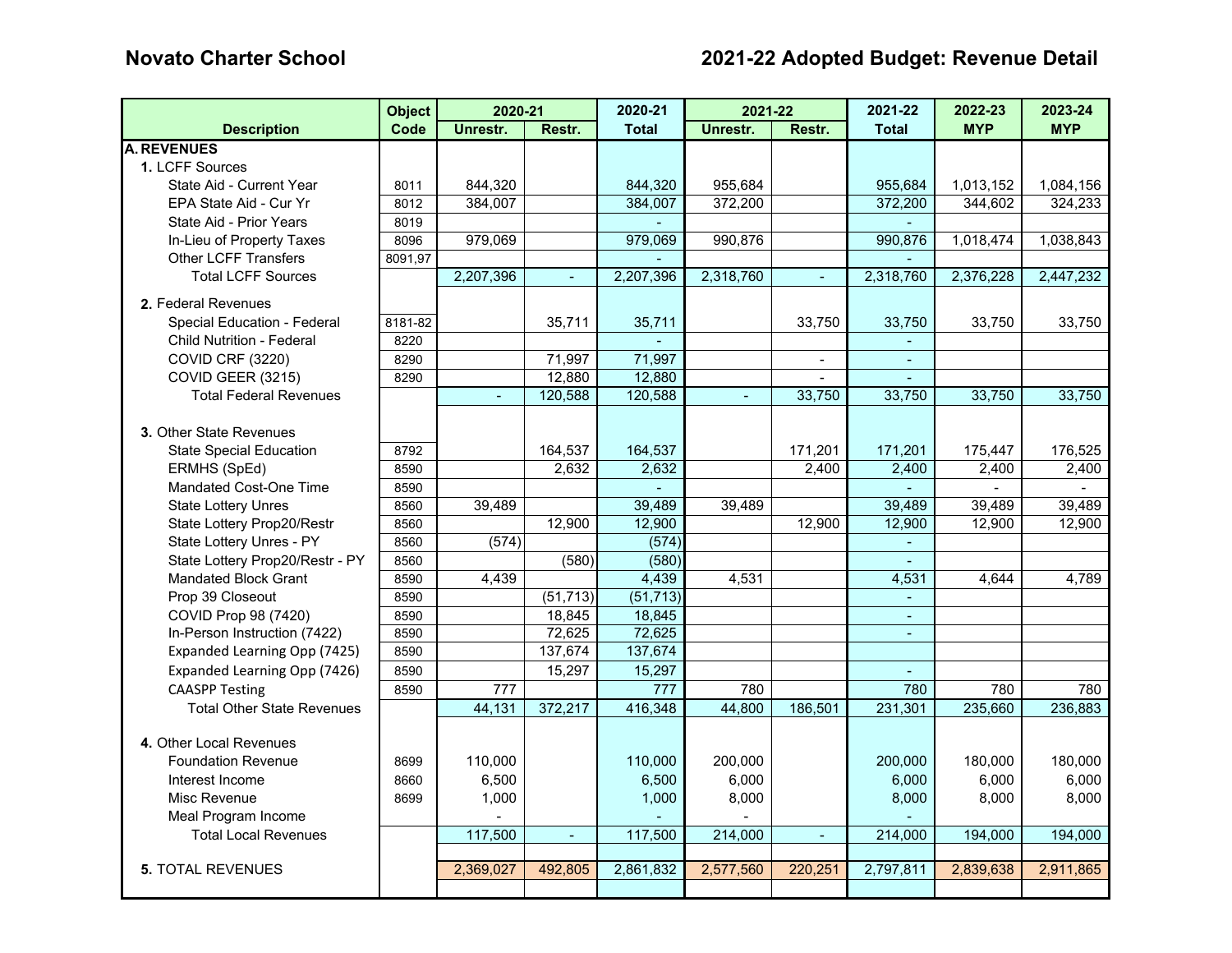#### **CHARTER SCHOOL BUDGET REPORT - ALTERNATIVE FORM**

**Charter School Name:** Novato Charter School

**CDS #:** 21-65417-6113229

**Charter Approving Entity:** Novato Unified School District

**County:** Marin

**Charter #:** 0089

2021/22 **Budgeting Period:**

*This charter school uses the following basis of accounting:*

Г

**X Accrual Basis** (Applicable Capital Assets / Interest on Long-Term Debt / Long-Term Liabilities objects are 6900, 7438, 9400-9499, and 9660-9669)

**Modified Accrual Basis** (Applicable Capital Outlay / Debt Service objects are 6100-6170, 6200-6500, 7438, and 7439)

|                                                              |                    | <b>Est. Actuals</b> | 2020/21 Budget |         |                              |
|--------------------------------------------------------------|--------------------|---------------------|----------------|---------|------------------------------|
| <b>Description</b>                                           | <b>Object Code</b> | <b>Prior Year</b>   | Unrest.        | Rest.   | Total                        |
| <b>A. REVENUES</b>                                           |                    |                     |                |         |                              |
| 1. LCFF Sources                                              |                    |                     |                |         |                              |
| State Aid - Current Year                                     | 8011               | 844,320             | 955,684        |         | 955,684                      |
| <b>Education Protection Account State Aid - Current Year</b> | 8012               | 384,007             | 372,200        |         | 372,200                      |
| State Aid - Prior Years                                      | 8019               |                     |                |         |                              |
| Charter Schools Funding in Lieu of Property Taxes            | 8096               | 979,069             | 990,876        |         | 990,876                      |
| Total, LCFF/Revenue Limit Sources                            |                    | 2,207,396           | 2,318,760      |         | 2,318,760                    |
| 2. Federal Revenues                                          |                    |                     |                |         |                              |
| No Child Left Behind                                         | 8290               |                     |                |         |                              |
| Special Education - Federal                                  | 8181, 8182         | 35,711              |                | 33,750  | 33,750                       |
| <b>Child Nutrition - Federal</b>                             | 8220               |                     |                |         |                              |
| <b>Other Federal Revenues</b>                                | 8110,8260-8299     | 84,877              |                |         |                              |
| <b>Total, Federal Revenues</b>                               |                    | 120,588             |                | 33,750  | 33,750                       |
| 3. Other State Revenues                                      |                    |                     |                |         |                              |
| Special Education - State                                    | <b>StateRevSE</b>  | 167,169             |                | 173,601 | 173,601                      |
| All Other State Revenues                                     | <b>StateRevAO</b>  | 249,179             | 44,800         | 12,900  | 57,700                       |
| Total, Other State Revenues                                  |                    | 416,348             | 44,800         | 186,501 | 231,301                      |
|                                                              |                    |                     |                |         |                              |
| 4. Other Local Revenues                                      |                    |                     |                |         |                              |
| All Other Local Revenues                                     | LocalRevAO         | 117,500             | 214,000        |         | 214,000                      |
| <b>Total, Local Revenues</b>                                 |                    | 117,500             | 214,000        |         | 214,000                      |
| <b>5. TOTAL REVENUES</b>                                     |                    | 2,861,832           | 2,577,560      | 220,251 | 2,797,811                    |
| <b>B. EXPENDITURES</b>                                       |                    |                     |                |         |                              |
| 1. Certificated Salaries                                     |                    |                     |                |         |                              |
| <b>Certificated Teachers' Salaries</b>                       | 1100               | 968,707             | 1,021,000      | 128,708 | 1,149,708                    |
| <b>Certificated Pupil Support Salaries</b>                   | 1200               | 31,500              |                | 1,538   | 1,538                        |
| Certificated Supervisors' and Administrators' Salaries       | 1300               | 210,715             | 245,215        |         | 245,215                      |
| <b>Other Certificated Salaries</b>                           | 1900               |                     |                |         |                              |
| <b>Total, Certificated Salaries</b>                          |                    | 1,210,922           | 1,266,215      | 130,246 | 1,396,461                    |
|                                                              |                    |                     |                |         |                              |
| 2. Non-certificated Salaries                                 |                    |                     |                |         |                              |
| Non-certificated Instructional Aides' Salaries               | 2100               | 199,686             | 132,796        | 75,060  | 207,856                      |
| Non-certificated Support Salaries                            | 2200               |                     |                |         | $\qquad \qquad \blacksquare$ |
| Non-certificated Supervisors' and Administrators' Sal.       | 2300               | 44,931              |                |         | $\overline{\phantom{a}}$     |
| <b>Clerical and Office Salaries</b>                          | 2400               | 153,494             | 154,102        |         | 154,102                      |
| <b>Other Non-certificated Salaries</b>                       | 2900               |                     | 10,800         |         | 10,800                       |
| Total, Non-certificated Salaries                             |                    | 398,111             | 297,698        | 75,060  | 372,758                      |

Budget Alternative Form 2008 1 of 3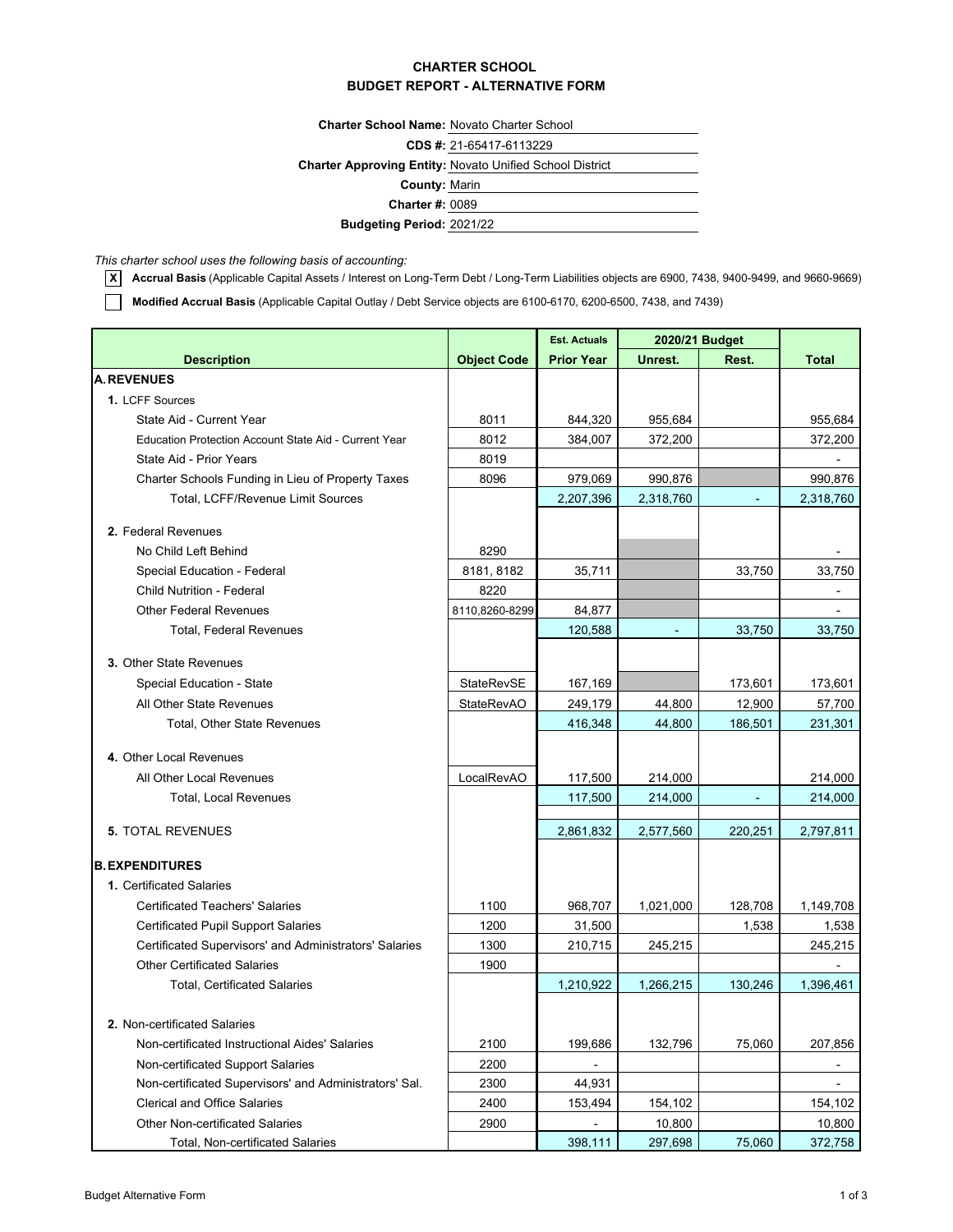### **CHARTER SCHOOL BUDGET REPORT - ALTERNATIVE FORM**

|                                                                          |                    | <b>Est. Actuals</b> | <b>Current Budget Year</b> |            |                          |
|--------------------------------------------------------------------------|--------------------|---------------------|----------------------------|------------|--------------------------|
| <b>Description</b>                                                       | <b>Object Code</b> | <b>Prior Year</b>   | Unrest.                    | Rest.      | <b>Total</b>             |
| 3. Employee Benefits                                                     |                    |                     |                            |            |                          |
| <b>STRS</b>                                                              | 3101-3102          | 186,664             | 201,418                    | 22,038     | 223,456                  |
| <b>PERS</b>                                                              | 3201-3202          | 92,297              | 81,913                     | 17,196     | 99,109                   |
| OASDI / Medicare / Alternative                                           | 3301-3302          | 46,505              | 41,006                     | 7,474      | 48,480                   |
| <b>Health and Welfare Benefits</b>                                       | 3401-3402          | 165,295             | 194,400                    | 10,800     | 205,200                  |
| Unemployment Insurance                                                   | 3501-3502          | 2,204               | 20,635                     | 2,525      | 23,160                   |
| <b>Workers' Compensation Insurance</b>                                   | 3601-3602          | 21,143              | 21,817                     | 2,864      | 24,681                   |
| Other Employee Benefits                                                  | 3901-3902          |                     |                            |            |                          |
| Total, Employee Benefits                                                 |                    | 514,108             | 561,189                    | 62,897     | 624,086                  |
|                                                                          |                    |                     |                            |            |                          |
| 4. Books and Supplies                                                    |                    |                     |                            |            |                          |
| Approved Textbooks and Core Curricula Materials                          | 4100               |                     |                            |            |                          |
| Books and Other Reference Materials                                      | 4200               | 2,557               | 2,700                      |            | 2,700                    |
| <b>Materials and Supplies</b>                                            | 4300               | 59,625              | 38,400                     | 25,900     | 64,300                   |
| Noncapitalized Equipment                                                 | 4400               | 48,240              | 11,000                     | 8,400      | 19,400                   |
| Food                                                                     | 4700               |                     |                            |            |                          |
| <b>Total, Books and Supplies</b>                                         |                    | 110,422             | 52,100                     | 34,300     | 86,400                   |
|                                                                          |                    |                     |                            |            |                          |
| 5. Services and Other Operating Expenditures                             |                    |                     |                            |            |                          |
| <b>Subagreements for Services</b>                                        | 5100               |                     |                            |            |                          |
| <b>Travel and Conferences</b>                                            | 5200               | 16,366              | 15,000                     | 2,000      | 17,000                   |
| Dues and Memberships                                                     | 5300               | 6,835               | 6,835                      |            | 6,835                    |
| Insurance                                                                | 5400               | 14,940              | 15,072                     |            | 15,072                   |
| Operations and Housekeeping Services                                     | 5500               | 86,005              | 98,200                     |            | 98,200                   |
| Rentals, Leases, Repairs, and Noncap. Improvements                       | 5600               | 26,672              | 33,905                     |            | 33,905                   |
| <b>Transfers of Direct Costs</b>                                         | 5700               |                     |                            |            |                          |
| Professional/Consulting Services & Operating Expend.                     | 5800               | 126,197             | 64,650                     | 74,223     | 138,873                  |
| Communications                                                           | 5900               | 9,585               | 9,300                      |            | 9,300                    |
| Total, Services and Other Operating Expenditures                         |                    | 286,600             | 242,962                    | 76,223     | 319,185                  |
|                                                                          |                    |                     |                            |            |                          |
| 6. Capital Outlay (Objects 6100-6170, 6200-6500 - modified accrual basis |                    |                     |                            |            |                          |
| Depreciation Expense (for full accrual basis only)                       | 6900               | 30,312              | 30,312                     |            | 30,312                   |
| Total, Capital Outlay                                                    |                    | 30,312              | 30,312                     |            | 30,312                   |
|                                                                          |                    |                     |                            |            |                          |
| 7. Other Outgo                                                           |                    |                     |                            |            |                          |
| Transfers of Apportionments to Other LEAs - All Other                    | 7221-7223AO        | 73,057              | 79,779                     |            | 79,779                   |
| All Other Transfers                                                      | 7281-7299          |                     |                            |            | L,                       |
| Debt Service:                                                            |                    |                     |                            |            |                          |
| Interest                                                                 | 7438               |                     |                            |            | $\overline{\phantom{0}}$ |
| Total, Other Outgo                                                       |                    | 73,057              | 79,779                     |            | 79,779                   |
|                                                                          |                    |                     |                            |            |                          |
| 8. TOTAL EXPENDITURES                                                    |                    | 2,623,532           | 2,530,255                  | 378,726    | 2,908,981                |
|                                                                          |                    |                     |                            |            |                          |
| <b>C. EXCESS (DEFICIENCY) OF REVENUES OVER EXPEND.</b>                   |                    |                     |                            |            |                          |
| BEFORE OTHER FINANCING SOURCES AND USES (A5-B8)                          |                    | 238,300             | 47,305                     | (158, 475) | (111, 170)               |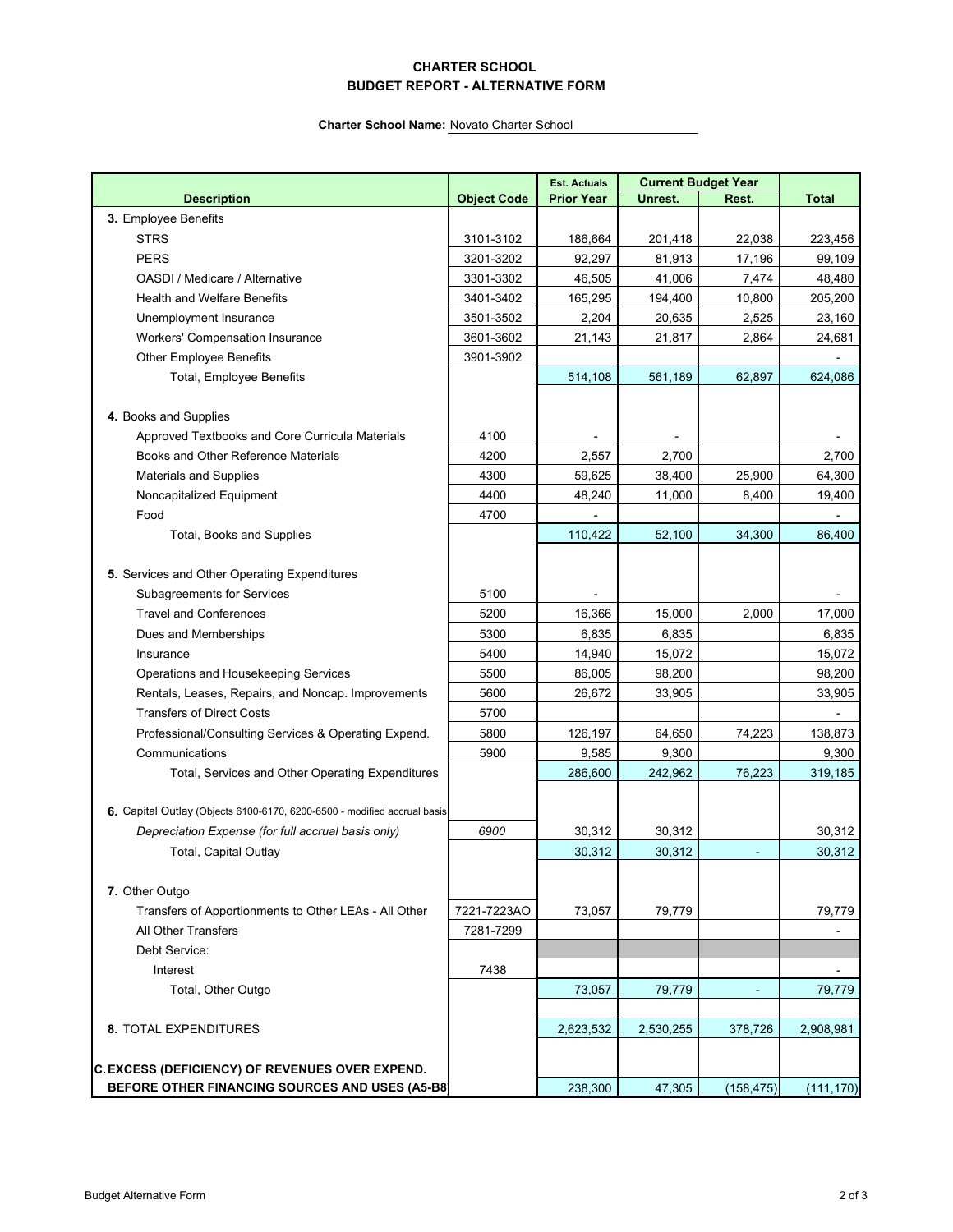### **CHARTER SCHOOL BUDGET REPORT - ALTERNATIVE FORM**

|                                                               |                    | <b>Est. Actuals</b> |           | <b>Current Budget Year</b> |              |
|---------------------------------------------------------------|--------------------|---------------------|-----------|----------------------------|--------------|
| <b>Description</b>                                            | <b>Object Code</b> | <b>Prior Year</b>   | Unrest.   | Rest.                      | <b>Total</b> |
| <b>D. OTHER FINANCING SOURCES / USES</b>                      |                    |                     |           |                            |              |
| 1. Other Sources                                              | 8930-8979          |                     |           |                            |              |
| 2. Less: Other Uses                                           | 7630-7699          |                     |           |                            |              |
| 3. Contributions Between Unrestricted and Restricted Accounts |                    |                     |           |                            |              |
| (must net to zero)                                            | 8980-8999          |                     | (35, 504) | 35,504                     |              |
|                                                               |                    |                     |           |                            |              |
| 4. TOTAL OTHER FINANCING SOURCES / USES                       |                    |                     | (35, 504) | 35,504                     |              |
| E. NET INCREASE (DECREASE) IN FUND BALANCE (C + D4)           |                    | 238,300             | 11,801    | (122, 971)                 | (111, 170)   |
|                                                               |                    |                     |           |                            |              |
| <b>F. FUND BALANCE, RESERVES</b>                              |                    |                     |           |                            |              |
| 1. Beginning Fund Balance                                     |                    |                     |           |                            |              |
| a. As of July 1                                               | 9791               | 823,615             | 938,944   | 122,971                    | 1,061,915    |
| b. Adjustments to Beginning Balance                           | 9793, 9795         |                     |           |                            |              |
| c. Adjusted Beginning Balance                                 |                    | 823,615             | 938,944   | 122,971                    | 1,061,915    |
| 2. Ending Fund Balance, June 30 ( $E + F.1.c.$ )              |                    | 1,061,915           | 950,745   |                            | 950,745      |
| <b>Components of Ending Fund Balance</b>                      |                    |                     |           |                            |              |
| a. Net Investment in Capital Assets                           | 9796               | 396,438             | 366,126   |                            | 366,126      |
| b. Restricted                                                 | 9797               | 122,971             |           |                            |              |
| c. Unrestricted Net Position                                  | 9790               | 542,506             | 584,619   |                            | 584,619      |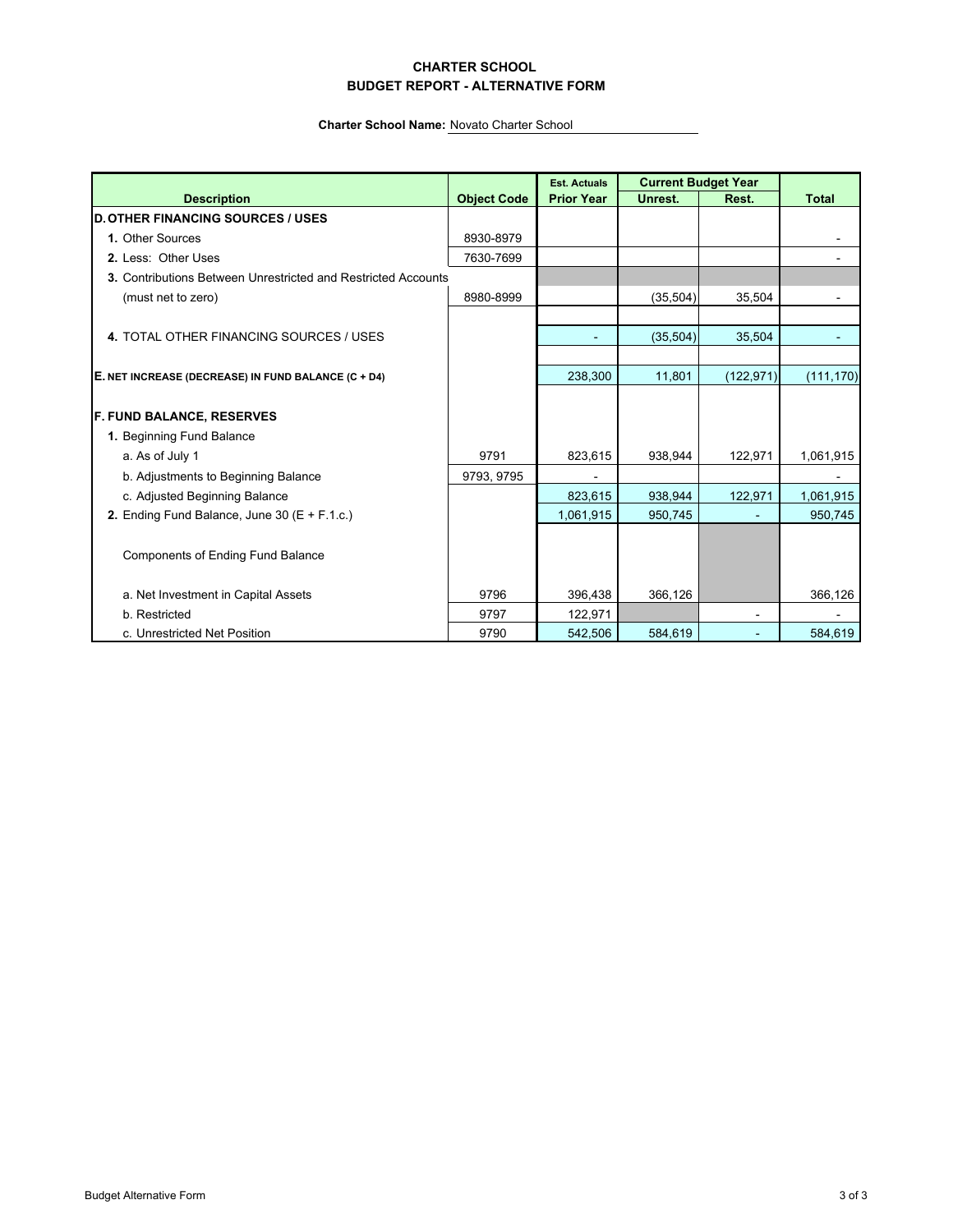# **CHARTER SCHOOL MULTI-YEAR PROJECTION - ALTERNATIVE FORM**

| <b>Charter School Name: Novato Charter School</b> |                                                                 |
|---------------------------------------------------|-----------------------------------------------------------------|
|                                                   | CDS #: 21-65417-6113229                                         |
|                                                   | <b>Charter Approving Entity: Novato Unified School District</b> |
| <b>County: Marin</b>                              |                                                                 |
| <b>Charter #: 0089</b>                            |                                                                 |
| <b>Fiscal Year: 2021/22</b>                       |                                                                 |

### *This charter school uses the following basis of accounting:*

**X Accrual Basis** (Applicable Capital Assets / Interest on Long-Term Debt / Long-Term Liabilities objects are 6900, 7438, 9400-9499, and 9660-9669)

**Modified Accrual Basis** (Applicable Capital Outlay / Debt Service objects are 6100-6170, 6200-6500, 7438, and 7439)

|                                                                            |                    |                     | FY 2021/22                       | <b>Totals for</b> | <b>Totals for</b> |                   |
|----------------------------------------------------------------------------|--------------------|---------------------|----------------------------------|-------------------|-------------------|-------------------|
| <b>Description</b>                                                         | <b>Object Code</b> | <b>Unrestricted</b> | <b>Restricted</b>                | <b>Total</b>      | 2022/23           | 2023/24           |
| <b>A. REVENUES</b>                                                         |                    |                     |                                  |                   |                   |                   |
| 1. LCFF Sources                                                            |                    |                     |                                  |                   |                   |                   |
| State Aid - Current Year                                                   | 8011               | 955,684             |                                  | 955,684           | 1,013,152         | 1,084,156         |
| <b>Education Protection Account State</b>                                  | 8012               | 372,200             | $\blacksquare$                   | 372,200           | 344,602           | 324,233           |
| State Aid - Prior Years                                                    | 8019               | $\sim$              |                                  |                   |                   |                   |
| Charter Schools Funding in Lieu of                                         | 8096               | 990,876             |                                  | 990,876           | 1,018,474         | 1,038,843         |
| Total, LCFF/Revenue Limit S                                                |                    | 2,318,760           | ω.                               | 2,318,760         | 2,376,228         | 2,447,232         |
|                                                                            |                    |                     |                                  |                   |                   |                   |
| 2. Federal Revenues                                                        |                    |                     |                                  |                   |                   |                   |
| No Child Left Behind                                                       | 8290               |                     |                                  |                   |                   |                   |
| Special Education - Federal                                                | 8181, 8182         | $\blacksquare$      | 33,750                           | 33,750            | 33,750            | 33,750            |
| <b>Child Nutrition - Federal</b>                                           | 8220               | $\blacksquare$      |                                  |                   |                   |                   |
| <b>Other Federal Revenues</b>                                              | 8110, 8260-8299    | $\blacksquare$      |                                  |                   |                   |                   |
| <b>Total, Federal Revenues</b>                                             |                    |                     | 33,750                           | 33,750            | 33,750            | 33,750            |
|                                                                            |                    |                     |                                  |                   |                   |                   |
| 3. Other State Revenues                                                    |                    |                     |                                  |                   |                   |                   |
| Special Education - State                                                  | StateRevSE         |                     | 173,601                          | 173,601           | 175,447           | 176,525           |
| All Other State Revenues                                                   | <b>StateRevAO</b>  | 44,800              | 12,900                           | 57,700            | 60,213            | 60,358            |
| <b>Total. Other State Revenues</b>                                         |                    | 44,800              | 186,501                          | 231,301           | 235,660           | 236,883           |
|                                                                            |                    |                     |                                  |                   |                   |                   |
| 4. Other Local Revenues                                                    |                    |                     |                                  |                   |                   |                   |
| All Other Local Revenues                                                   | LocalRevAO         | 214,000             |                                  | 214,000           | 194,000           | 194,000           |
| <b>Total, Local Revenues</b>                                               |                    | 214,000             |                                  | 214,000           | 194,000           | 194,000           |
|                                                                            |                    |                     |                                  |                   |                   |                   |
| <b>5. TOTAL REVENUES</b>                                                   |                    | 2,577,560           | 220,251                          | 2,797,811         | 2,839,638         | 2,911,865         |
|                                                                            |                    |                     |                                  |                   |                   |                   |
| <b>B. EXPENDITURES</b>                                                     |                    |                     |                                  |                   |                   |                   |
| 1. Certificated Salaries                                                   |                    |                     |                                  |                   |                   |                   |
| <b>Certificated Teachers' Salaries</b>                                     | 1100               | 1,021,000           | 128.708                          | 1,149,708         | 1.033.211         | 1.058.835         |
| <b>Certificated Pupil Support Salaries</b>                                 | 1200               |                     | 1,538                            | 1,538             | 1,576             | 1,615             |
| Certificated Supervisors' and Admir                                        | 1300               | 245,215             | $\blacksquare$                   | 245,215           | 251,345           | 257,628           |
| <b>Other Certificated Salaries</b>                                         | 1900               |                     | $\equiv$                         |                   |                   |                   |
| <b>Total, Certificated Salaries</b>                                        |                    | 1,266,215           | 130,246                          | 1,396,461         | 1,286,132         | 1,318,078         |
|                                                                            |                    |                     |                                  |                   |                   |                   |
| 2. Non-certificated Salaries                                               |                    |                     |                                  |                   |                   |                   |
| Non-certificated Instructional Aides                                       | 2100               | 132,796             | 75,060                           | 207,856           | 239,511           | 245,460           |
| Non-certificated Support Salaries                                          | 2200               | $\mathbf{r}$        | $\sim$                           | $\blacksquare$    | $\overline{a}$    | $\blacksquare$    |
| Non-certificated Supervisors' and A<br><b>Clerical and Office Salaries</b> | 2300               | $\mathbf{r}$        | $\blacksquare$                   |                   | $\mathbf{r}$      |                   |
| <b>Other Non-certificated Salaries</b>                                     | 2400<br>2900       | 154,102<br>10,800   | $\blacksquare$<br>$\blacksquare$ | 154,102<br>10,800 | 155,905<br>11,070 | 159,802<br>11,347 |
| Total, Non-certificated Salari                                             |                    | 297,698             | 75,060                           | 372,758           | 406,486           | 416,609           |
|                                                                            |                    |                     |                                  |                   |                   |                   |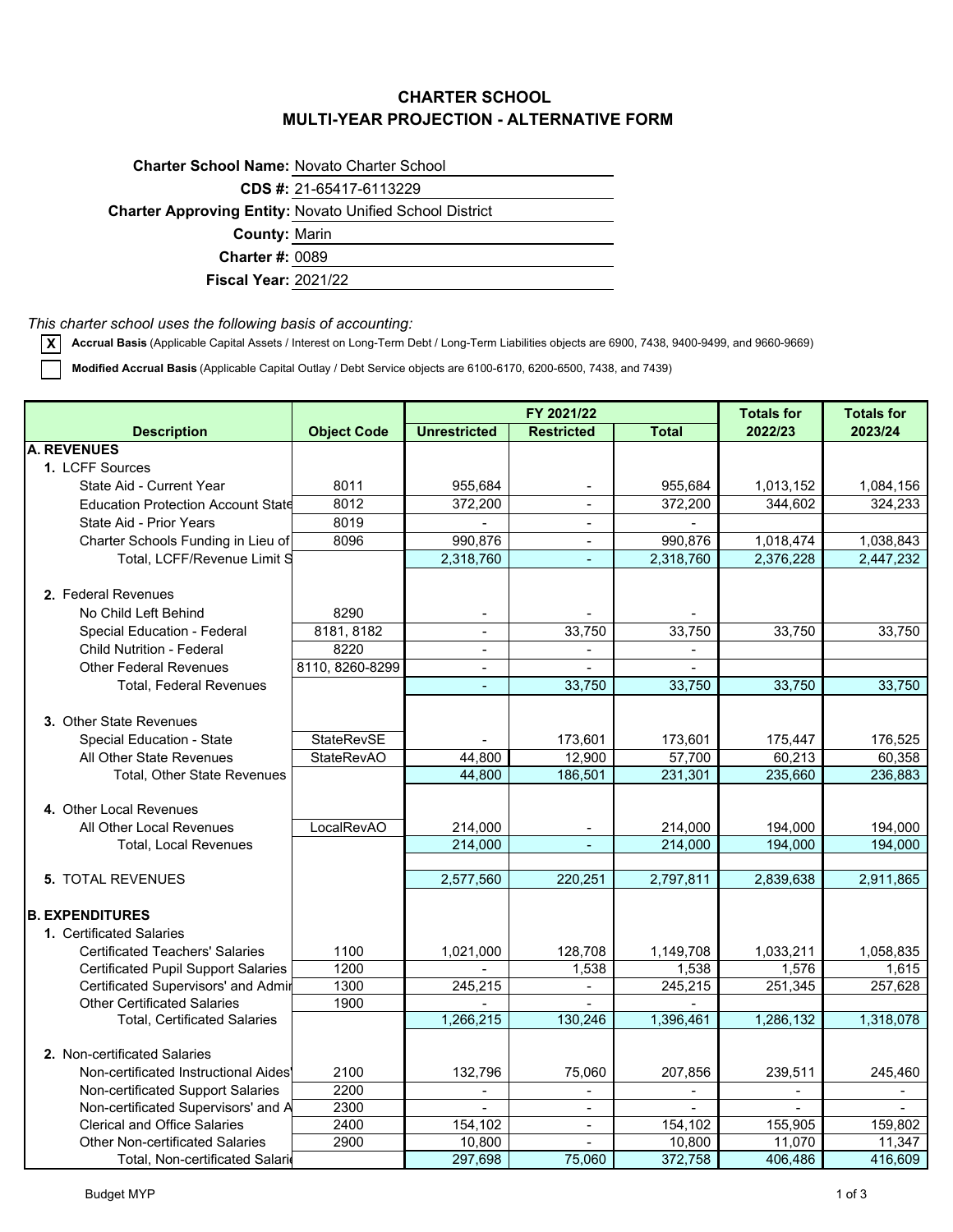# **CHARTER SCHOOL MULTI-YEAR PROJECTION - ALTERNATIVE FORM**

|                                           |                    | FY 2021/22          |                          |                | <b>Totals for</b> | <b>Totals for</b> |  |
|-------------------------------------------|--------------------|---------------------|--------------------------|----------------|-------------------|-------------------|--|
| <b>Description</b>                        | <b>Object Code</b> | <b>Unrestricted</b> | <b>Restricted</b>        | <b>Total</b>   | 2022/23           | 2023/24           |  |
| 3. Employee Benefits                      |                    |                     |                          |                |                   |                   |  |
| <b>STRS</b>                               | 3101-3102          | 201,418             | 22,038                   | 223,456        | 235,510           | 241,358           |  |
| <b>PERS</b>                               | 3201-3202          | 81,913              | 17,196                   | 99,109         | 98,842            | 105,184           |  |
| OASDI / Medicare / Alternative            | 3301-3302          | 41,006              | 7,474                    | 48,480         | 48,566            | 49,722            |  |
| <b>Health and Welfare Benefits</b>        | 3401-3402          | 194,400             | 10,800                   | 205,200        | 183,600           | 183,600           |  |
| Unemployment Insurance                    | 3501-3502          | 20,635              | 2,525                    | 23,160         | 4,785             | 4,847             |  |
| <b>Workers' Compensation Insurance</b>    | 3601-3602          | 21,817              | 2,864                    | 24,681         | 23,613            | 24,040            |  |
| Other Employee Benefits                   | 3901-3902          |                     |                          |                |                   |                   |  |
| Total, Employee Benefits                  |                    | 561,189             | 62,897                   | 624,086        | 594,916           | 608,751           |  |
|                                           |                    |                     |                          |                |                   |                   |  |
| 4. Books and Supplies                     |                    |                     |                          |                |                   |                   |  |
| Approved Textbooks and Core Cur           | 4100               |                     |                          |                |                   |                   |  |
| Books and Other Reference Materil         | 4200               | 2,700               |                          | 2,700          | 2,700             | 2,700             |  |
| <b>Materials and Supplies</b>             | 4300               | 38,400              | 25,900                   | 64,300         | 46,300            | 46,990            |  |
| Noncapitalized Equipment                  | 4400               | 11,000              | 8,400                    | 19,400         | 18,400            | 18,680            |  |
| Food                                      | 4700               |                     |                          |                | 2,538             | 2,580             |  |
| Total, Books and Supplies                 |                    | 52,100              | 34,300                   | 86,400         | 69,938            | 70,950            |  |
|                                           |                    |                     |                          |                |                   |                   |  |
| 5. Services and Other Operating Expend    |                    |                     |                          |                |                   |                   |  |
| <b>Subagreements for Services</b>         | 5100               |                     |                          |                |                   |                   |  |
| <b>Travel and Conferences</b>             | 5200               | 15,000              | 2,000                    | 17,000         | 17,000            | 17,000            |  |
| Dues and Memberships                      | 5300               | 6,835               | $\blacksquare$           | 6,835          | 6,900             | 7,000             |  |
| Insurance                                 | 5400               | 15,072              | $\blacksquare$           | 15,072         | 15,373            | 15,680            |  |
| Operations and Housekeeping Serv          | 5500               | 98,200              | $\blacksquare$           | 98,200         | 100,655           | 103,170           |  |
| Rentals, Leases, Repairs, and Non         | 5600               | 33,905              | $\overline{\phantom{a}}$ | 33,905         | 34,753            | 35,620            |  |
| direct costs                              | 5700               |                     |                          |                |                   |                   |  |
| Professional/Consulting Services a        | 5800               | 64,650              | 74,223                   | 138,873        | 142,730           | 146,300           |  |
| Communications                            | 5900               | 9,300               |                          | 9,300          | 9,440             | 9,580             |  |
| Total, Services and Other Op              |                    | 242,962             | 76,223                   | 319,185        | 326,851           | 334,350           |  |
|                                           |                    |                     |                          |                |                   |                   |  |
| 6. Capital Outlay (Objects 6100-6170, 620 |                    |                     |                          |                |                   |                   |  |
| Depreciation Expense (for full accru      | 6900               | 30,312              | $\blacksquare$           | 30,312         | 30,312            | 30,312            |  |
| <b>Total, Capital Outlay</b>              |                    | 30,312              | $\blacksquare$           | 30,312         | 30,312            | 30,312            |  |
| 7. Other Outgo                            |                    |                     |                          |                |                   |                   |  |
| Transfers of Apportionments to Oth        | 7221-7223AO        | 79,779              |                          | 79,779         | 78,055            | 80,053            |  |
| All Other Transfers                       | 7281-7299          |                     |                          |                |                   |                   |  |
| Debt Service:                             |                    |                     |                          |                |                   |                   |  |
| Interest                                  | 7438               | -                   | $\blacksquare$           | $\blacksquare$ | 3,800             | 1,400             |  |
| Principal                                 | 7439               |                     |                          |                |                   |                   |  |
| Total, Other Outgo                        |                    | 79,779              |                          | 79,779         | 81,855            |                   |  |
|                                           |                    |                     | $\blacksquare$           |                |                   | 81,453            |  |
| 8. TOTAL EXPENDITURES                     |                    | 2,530,255           | 378,726                  | 2,908,981      | 2,796,490         | 2,860,503         |  |
|                                           |                    |                     |                          |                |                   |                   |  |
| <b>C. EXCESS (DEFICIENCY) OF REVENUES</b> |                    |                     |                          |                |                   |                   |  |
| BEFORE OTHER FINANCING SOURCE             |                    | 47,305              | (158, 475)               | (111, 170)     | 43,148            | 51,362            |  |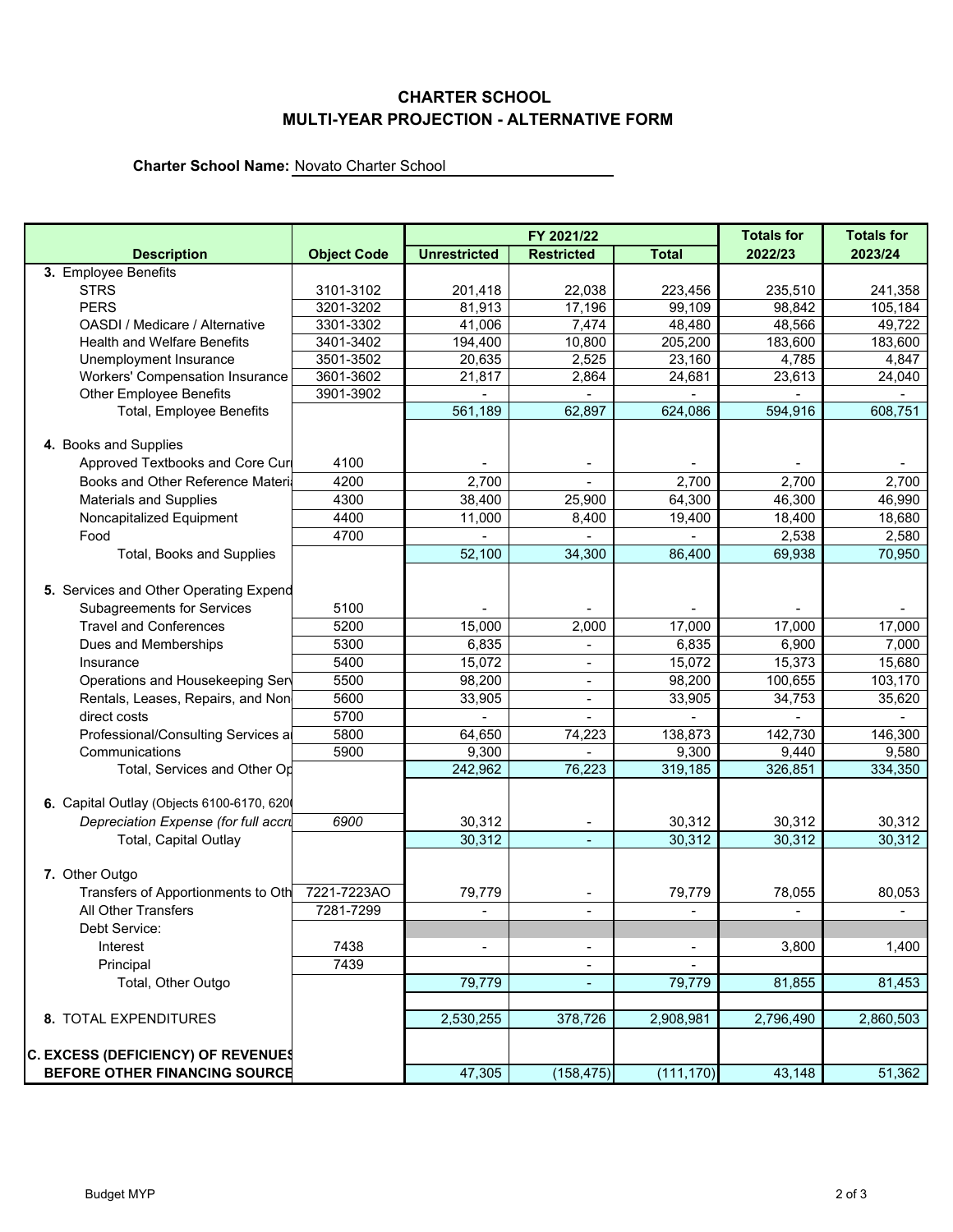# **CHARTER SCHOOL MULTI-YEAR PROJECTION - ALTERNATIVE FORM**

|                                                               |                    |                          | FY 2021/22        | <b>Totals for</b>            | <b>Totals for</b> |           |  |
|---------------------------------------------------------------|--------------------|--------------------------|-------------------|------------------------------|-------------------|-----------|--|
| <b>Description</b>                                            | <b>Object Code</b> | <b>Unrestricted</b>      | <b>Restricted</b> | <b>Total</b>                 | 2022/23           | 2023/24   |  |
| <b>D. OTHER FINANCING SOURCES / USES</b>                      |                    |                          |                   |                              |                   |           |  |
| 1. Other Sources                                              | 8930-8979          |                          |                   |                              |                   |           |  |
| 2. Less: Other Uses                                           | 7630-7699          | $\overline{\phantom{0}}$ |                   |                              |                   |           |  |
| 3. Contributions Between Unrestricted and Restricted Accounts |                    |                          |                   |                              |                   |           |  |
| (must net to zero)                                            | 8980-8999          | (35, 504)                | 35,504            | $\qquad \qquad \blacksquare$ |                   |           |  |
|                                                               |                    |                          |                   |                              |                   |           |  |
| 4. TOTAL OTHER FINANCING SOURCI                               |                    | (35, 504)                | 35,504            | $\overline{\phantom{0}}$     |                   |           |  |
|                                                               |                    |                          |                   |                              |                   |           |  |
| E. NET INCREASE (DECREASE) IN FUND                            |                    | 11,801                   | (122, 971)        | (111, 170)                   | 43,148            | 51,362    |  |
|                                                               |                    |                          |                   |                              |                   |           |  |
| <b>F. FUND BALANCE, RESERVES</b>                              |                    |                          |                   |                              |                   |           |  |
| 1. Beginning Fund Balance                                     |                    |                          |                   |                              |                   |           |  |
| a. As of July 1                                               | 9791               | 938,944                  | 122,971           | 1,061,915                    | 950,745           | 993,893   |  |
| b. Adjustments to Beginning Balance                           | 9793, 9795         |                          |                   |                              |                   |           |  |
| c. Adjusted Beginning Balance                                 |                    | 938,944                  | 122,971           | 1,061,915                    | 950,745           | 993,893   |  |
| 2. Ending Fund Balance, June 30 ( $E + F$                     |                    | 950,745                  |                   | 950,745                      | 993,893           | 1,045,255 |  |
|                                                               |                    |                          |                   |                              |                   |           |  |
| <b>Components of Ending Fund Balance</b>                      |                    |                          |                   |                              |                   |           |  |
|                                                               |                    |                          |                   |                              |                   |           |  |
| a. Net Investment in Capital Assets                           | 9796               | 366,126                  |                   | 366,126                      | 335,814           | 305,502   |  |
| b. Restricted                                                 | 9797               |                          |                   |                              |                   |           |  |
| c Unrestricted Net Position                                   | 9790               | 584,619                  |                   | 584,619                      | 658,079           | 739,753   |  |